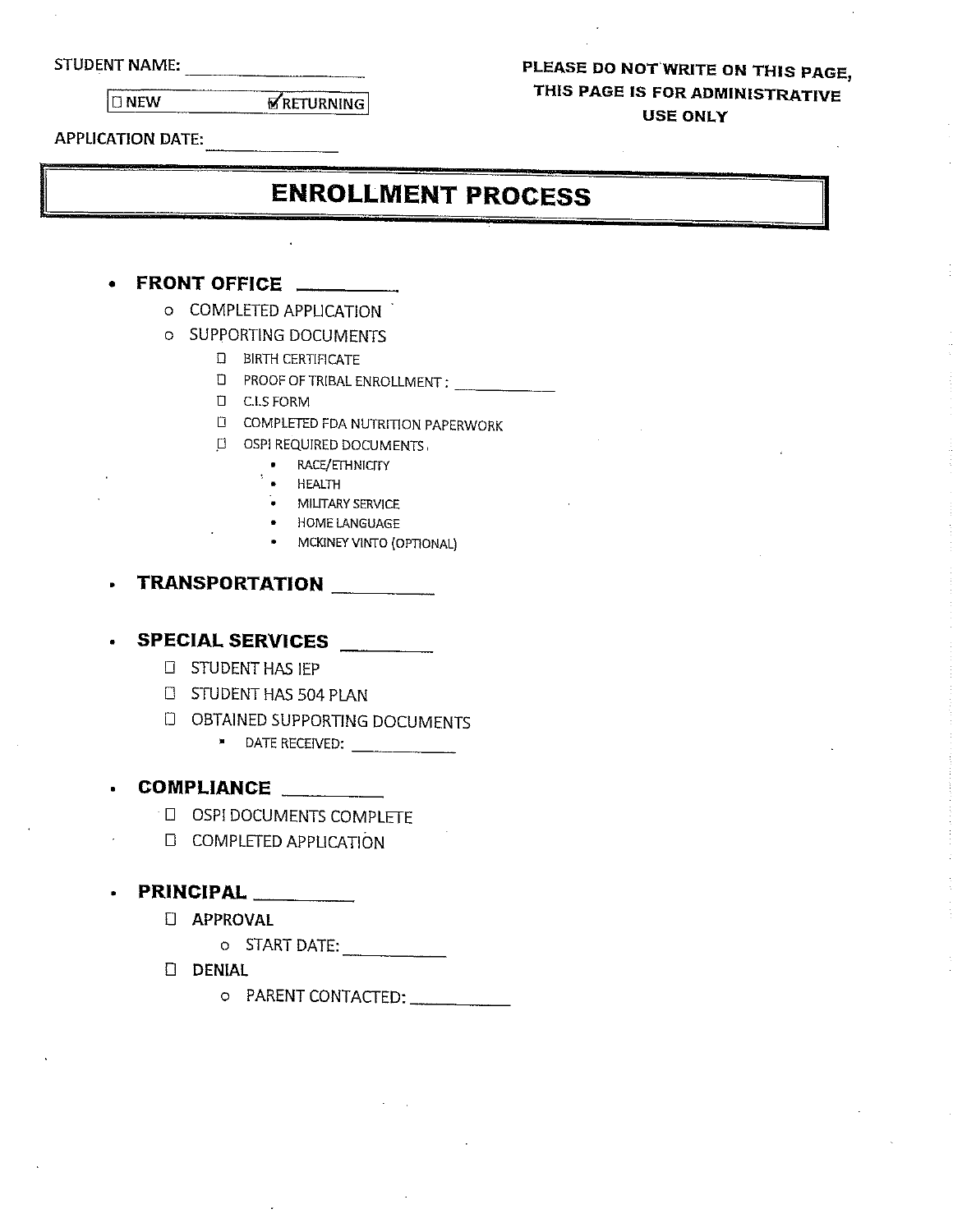$\mathcal{L}(\mathcal{A})$  and  $\mathcal{L}(\mathcal{A})$  .  $\label{eq:2.1} \frac{1}{\sqrt{2}}\left(\frac{1}{\sqrt{2}}\right)^{2} \left(\frac{1}{\sqrt{2}}\right)^{2} \left(\frac{1}{\sqrt{2}}\right)^{2} \left(\frac{1}{\sqrt{2}}\right)^{2} \left(\frac{1}{\sqrt{2}}\right)^{2} \left(\frac{1}{\sqrt{2}}\right)^{2} \left(\frac{1}{\sqrt{2}}\right)^{2} \left(\frac{1}{\sqrt{2}}\right)^{2} \left(\frac{1}{\sqrt{2}}\right)^{2} \left(\frac{1}{\sqrt{2}}\right)^{2} \left(\frac{1}{\sqrt{2}}\right)^{2} \left(\$ 

 $\mathcal{L}^{\text{max}}_{\text{max}}$ 

 $\sim 10^7$ 

 $\label{eq:2.1} \frac{1}{2} \sum_{i=1}^n \frac{1}{2} \sum_{i=1}^n \frac{1}{2} \sum_{j=1}^n \frac{1}{2} \sum_{i=1}^n \frac{1}{2} \sum_{j=1}^n \frac{1}{2} \sum_{j=1}^n \frac{1}{2} \sum_{j=1}^n \frac{1}{2} \sum_{j=1}^n \frac{1}{2} \sum_{j=1}^n \frac{1}{2} \sum_{j=1}^n \frac{1}{2} \sum_{j=1}^n \frac{1}{2} \sum_{j=1}^n \frac{1}{2} \sum_{j=1}^n \frac{$ 

 $\sim 10^{-10}$  $\label{eq:2.1} \mathcal{L}(\mathcal{L}^{\text{max}}_{\mathcal{L}}(\mathcal{L}^{\text{max}}_{\mathcal{L}})) \leq \mathcal{L}(\mathcal{L}^{\text{max}}_{\mathcal{L}}(\mathcal{L}^{\text{max}}_{\mathcal{L}}))$ 

 $\label{eq:2.1} \mathcal{L}(\mathcal{L}) = \mathcal{L}(\mathcal{L}) = \mathcal{L}(\mathcal{L}) = \mathcal{L}(\mathcal{L}) = \mathcal{L}(\mathcal{L})$  $\mathcal{L}(\mathcal{L}(\mathcal{L}))$  and  $\mathcal{L}(\mathcal{L}(\mathcal{L}))$  . The contribution of  $\mathcal{L}(\mathcal{L})$ 

 $\mathcal{L}^{\text{max}}_{\text{max}}$  and  $\mathcal{L}^{\text{max}}_{\text{max}}$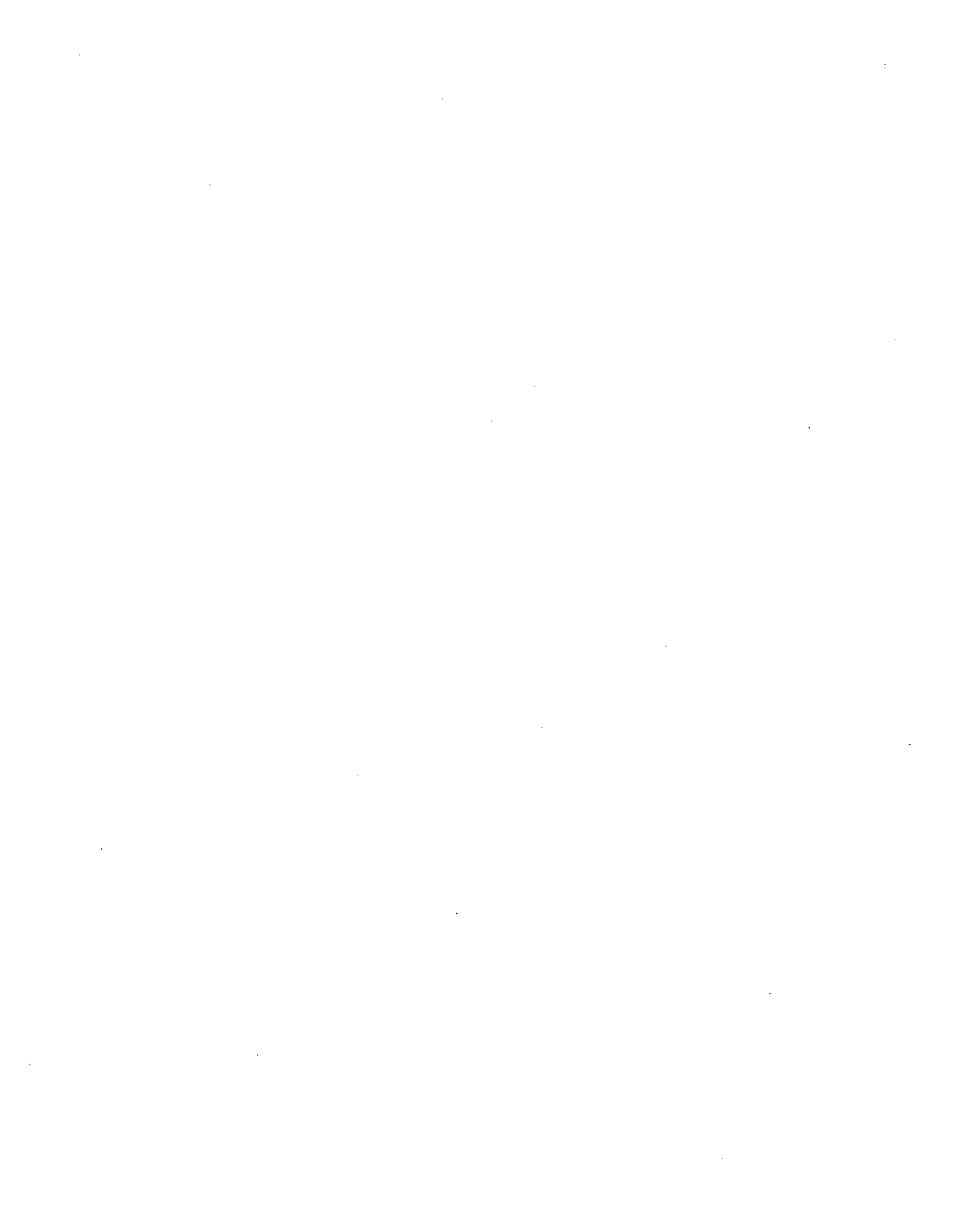

## WA HE LUT INDIAN SCHOOL

FOR ADMINISTRATIVE OFFICE ONLY SY: 2022-2023 START DATE:

## **ENROLLMENT APPLICATION**

|                                                | <b>Student Legal Last Name</b><br>(Must match birth certificate on file)                                                                                                                                                                                                                                                                                                                                                                                                                                                                                                                                                                                                       | <b>First Name</b>                                                                                                                                                                         | <b>Middle Name</b>                                                  | <b>Tribal Affiliation</b>       | Enrollment #<br>$\square$ Male<br>$\Box$ Other<br>Female |
|------------------------------------------------|--------------------------------------------------------------------------------------------------------------------------------------------------------------------------------------------------------------------------------------------------------------------------------------------------------------------------------------------------------------------------------------------------------------------------------------------------------------------------------------------------------------------------------------------------------------------------------------------------------------------------------------------------------------------------------|-------------------------------------------------------------------------------------------------------------------------------------------------------------------------------------------|---------------------------------------------------------------------|---------------------------------|----------------------------------------------------------|
|                                                | Nickname or Other Name child goes by                                                                                                                                                                                                                                                                                                                                                                                                                                                                                                                                                                                                                                           | Date of Birth                                                                                                                                                                             | Age                                                                 | Grade level                     |                                                          |
| <b>DOES YOUR STUDENT:</b><br><b>口Resource</b>  | □ Self-contained<br>⊟Specch                                                                                                                                                                                                                                                                                                                                                                                                                                                                                                                                                                                                                                                    | Have a 504 Plan? ElYes El No Receive Special Education Services? ElYes El No (if yes for Special Education, please check below)<br>□ Hearing-Inspaired □ Visually Impaired □ OTPT □ Other |                                                                     |                                 |                                                          |
|                                                | <b>STUDENT LIVES WITH: (Please Check)</b>                                                                                                                                                                                                                                                                                                                                                                                                                                                                                                                                                                                                                                      | □Both Parents<br>$\Box$ Mother<br>□Legal Guardian                                                                                                                                         |                                                                     | $\Box$ Father                   | $\Box$ Grandparent                                       |
| Court Order:<br>and contact information below. | Are there any court orders that the school should have on file? [] YES [] NO if yes, please provide legal documentation to the school.<br><b>Caseworker: Phones</b><br>Is there a second or shared non-household guardian? $\Box$ YES $\Box$ NO if yes, please provide logal documentation (Parenting Plan) to the school and include the shared guardians name                                                                                                                                                                                                                                                                                                                |                                                                                                                                                                                           |                                                                     |                                 |                                                          |
|                                                |                                                                                                                                                                                                                                                                                                                                                                                                                                                                                                                                                                                                                                                                                | Mother, Father, Step-parent or Court Ordered Legal Guardian (Please Print Name)                                                                                                           |                                                                     | Daytime Phone # Phone Type      |                                                          |
| Student Lives With:                            |                                                                                                                                                                                                                                                                                                                                                                                                                                                                                                                                                                                                                                                                                | Mother, Father, Step-parent or Court Ordered Legal Guardian (Please Print Name)                                                                                                           |                                                                     | Daytime Phone # Phone Type      |                                                          |
|                                                | <b>Primary Home Address</b>                                                                                                                                                                                                                                                                                                                                                                                                                                                                                                                                                                                                                                                    | Apt                                                                                                                                                                                       | City                                                                | Zip Code                        |                                                          |
|                                                | Mailing Address (if different from above)                                                                                                                                                                                                                                                                                                                                                                                                                                                                                                                                                                                                                                      | Apt                                                                                                                                                                                       | City                                                                | Zip Code                        |                                                          |
|                                                | Primary Home Phone #                                                                                                                                                                                                                                                                                                                                                                                                                                                                                                                                                                                                                                                           | Cell Phone#                                                                                                                                                                               |                                                                     | E-Mail Address                  |                                                          |
|                                                | <b>NON- HOUSEHOLD EMERGENCY CONTACTS AND PICKUP:</b> I give permission to the following to pick up my child:<br>Name: Name and the second contract of the second contract of the second contract of the second contract of the second contract of the second contract of the second contract of the second contract of the second contract of                                                                                                                                                                                                                                                                                                                                  | Relationship to student: Phone: Phone:                                                                                                                                                    |                                                                     |                                 |                                                          |
| Name:                                          |                                                                                                                                                                                                                                                                                                                                                                                                                                                                                                                                                                                                                                                                                |                                                                                                                                                                                           |                                                                     |                                 |                                                          |
|                                                |                                                                                                                                                                                                                                                                                                                                                                                                                                                                                                                                                                                                                                                                                |                                                                                                                                                                                           | <b>TRIBAL INFORMATION</b>                                           |                                 |                                                          |
|                                                | TRIBAL/Ethnic AFFILIATION:                                                                                                                                                                                                                                                                                                                                                                                                                                                                                                                                                                                                                                                     |                                                                                                                                                                                           |                                                                     | <b>TRIBALLY ENROLLED: C YES</b> | ⊟ NO                                                     |
|                                                | <b>ENROLLMENT NUMBER:</b><br>PROOF OF ENROLLMENT ON FILE?                                                                                                                                                                                                                                                                                                                                                                                                                                                                                                                                                                                                                      | $\square$ yes<br>⊟ NO                                                                                                                                                                     |                                                                     | YEAR OF ENROLLMENT:             |                                                          |
|                                                | LEGAL GUARDIAN MEDIA CONSENT<br>"I hereby consent to and authorize the use and reproduction by Wa He Lut Indian School Agency or anyone authorized by Wa He Lut Indian School Agency, of any and all<br>photographs that have been taken of me and/or my children. All negatives, positives, together with prints are owned by the school. Wa He Lut Indian School Agency reserves<br>the right to use these photographs in any of its prints or electronic publications."<br><b>NATIVE LANGUAGE INSTRUCTION</b><br>"I give permission for my child to receive Native Language instruction for the purpose of English proficiency maintenance or restoration and enhancement." |                                                                                                                                                                                           | <b>CONSENT</b><br><b>CI YES, I CONSENT</b><br>$\Box$ YES, I CONSENT |                                 | <b>EINO, I DO NOT CONSENT</b><br>$\Box$ NO, I DO NOT     |
| <b>CONSENT</b>                                 |                                                                                                                                                                                                                                                                                                                                                                                                                                                                                                                                                                                                                                                                                |                                                                                                                                                                                           |                                                                     |                                 |                                                          |

military status, seaual erisniation, gender expression, maritel status, identity, disability, or the use of a trained dog guide or service animal and provides equal access to designated youth groups, except as provided under the Indian Preference Act (Title 25, U.S. Code section 472 and 473). The following employeels) have been designated to handle questions and complaints of alleged discrimination, Harvey Whitford, Harvey whitford @ble.edu; Section 504 and Clvil Rights Coordinator, Aly Nelko, aly nelko@wahelatindianschaol.org (360-456-1311) at 11110 Conine Ave SE, Olympia, WA 98513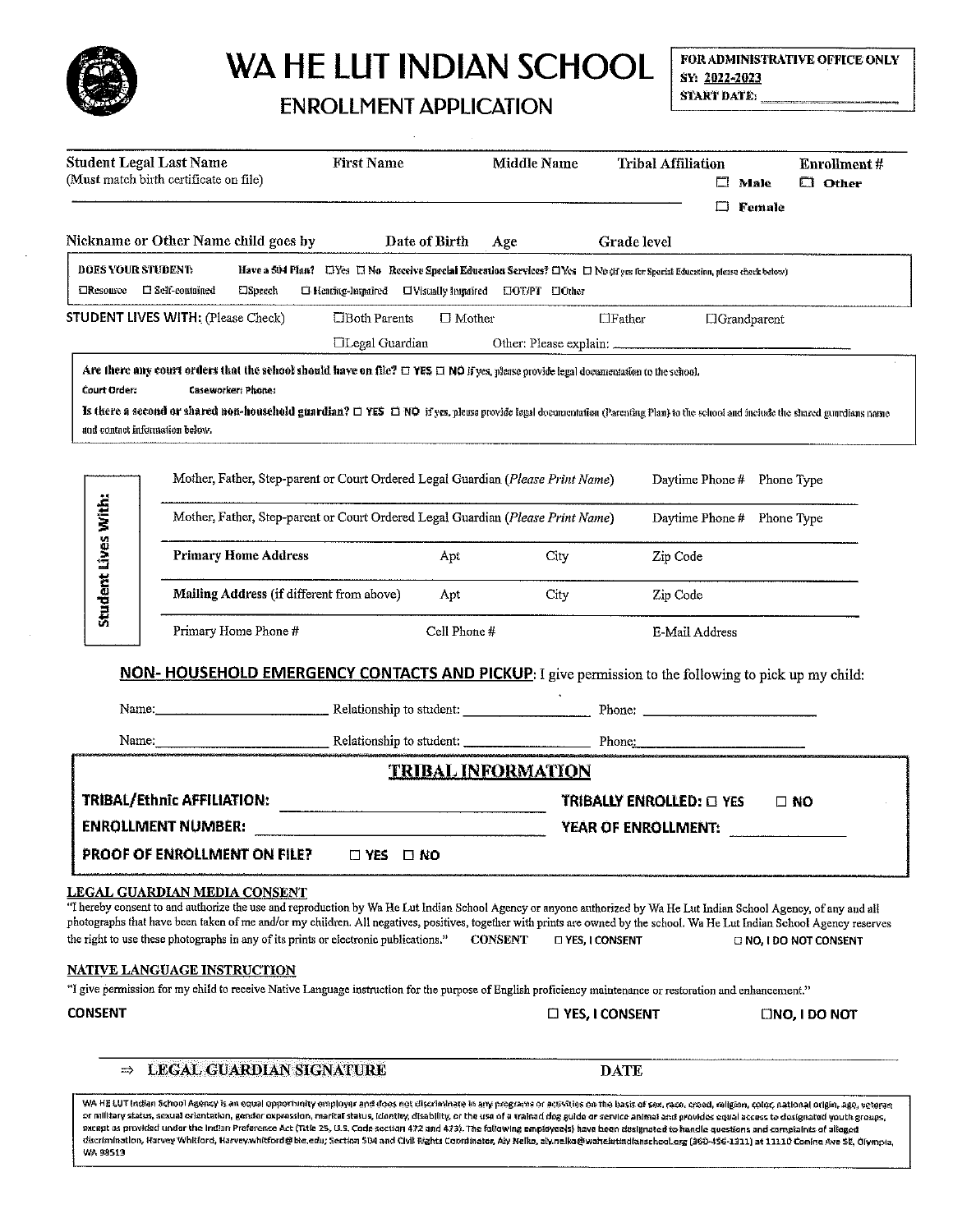# TRANSPORTATION INFORMATION

## STUDENT NAME: GRADE: GRADE:

 $\Box$  Pick my child up at home address  $\Box$  Drop my child off at home address

 $\Box$  My child's pick up/drop off address is somewhere other than home. Please explain and provide information below:

|           |  | MONDAY   TUESDAY   WEDNESDAY   THURSDAY   FRIDAY |  |
|-----------|--|--------------------------------------------------|--|
| <b>AM</b> |  |                                                  |  |
|           |  |                                                  |  |
|           |  |                                                  |  |
| <b>PM</b> |  |                                                  |  |
|           |  |                                                  |  |
|           |  |                                                  |  |

| $My$ Child, $\_\_\_\_\_\_\_\$<br>I vear.                      | _, is permitted to participate in all field trips for the 20___-20___ school                                                                                                                                                                                                                                                                                                                                                         |
|---------------------------------------------------------------|--------------------------------------------------------------------------------------------------------------------------------------------------------------------------------------------------------------------------------------------------------------------------------------------------------------------------------------------------------------------------------------------------------------------------------------|
| slip, we will use this form as permission for them to attend. | Throughout the year, WA HE LUT INDIAN SCHOOL offers field trips for student participation. Notifications and permission slips will be sent<br>home prior to each trip or parents/guardians will be notified by a school official. In the event your student does not return their permission                                                                                                                                         |
|                                                               | Transportation will be provided by First Student School Buses or Wa He Lut Indian School Shuttles. Students will leave from the school and<br>return to the school during regular school hours unless previously notified.<br>I give permission for my child to be seen by a medical team and be transported to a local hospital for immediate care if needed.                                                                       |
| school.                                                       | As parent/guardian of the above named student, I promise to hold Wa He Lut Indian School harmless from any liability that may incur from<br>the above named student in connection with the above described excursion, except as might arise because of negligence on the part of the                                                                                                                                                 |
|                                                               | The following ALLERGIES or SPECIAL HEALTH PROBLEMS should be noted:                                                                                                                                                                                                                                                                                                                                                                  |
|                                                               | Phone Number: _______________________                                                                                                                                                                                                                                                                                                                                                                                                |
| <b>Chaperone Information:</b>                                 | Yes, I would like to be contacted to chaperone one or more field trips.<br>No, I will not be able to chaperone any school field trips.                                                                                                                                                                                                                                                                                               |
|                                                               | │ I understand that I may not bring additional siblings/children along due to my supervision responsibilities and insurance liability restrictions.<br>I understand that all chaperones must be at least 18 years old to attend. I promise to hold Wa He Lut Indian School harmless from any<br>liabilities that may incur from the above described excursion except as might arise because of negligence on the part of the school. |
|                                                               | BY SIGNING THIS FORM YOU ARE GRANTING PERMISSION FOR THE ABOVED NAME CHILD TO<br>PARTICIPATE IN ALL SCHOOL FIELD TRIPS.                                                                                                                                                                                                                                                                                                              |
| PARENT/GUARDIAN SIGNATURE                                     |                                                                                                                                                                                                                                                                                                                                                                                                                                      |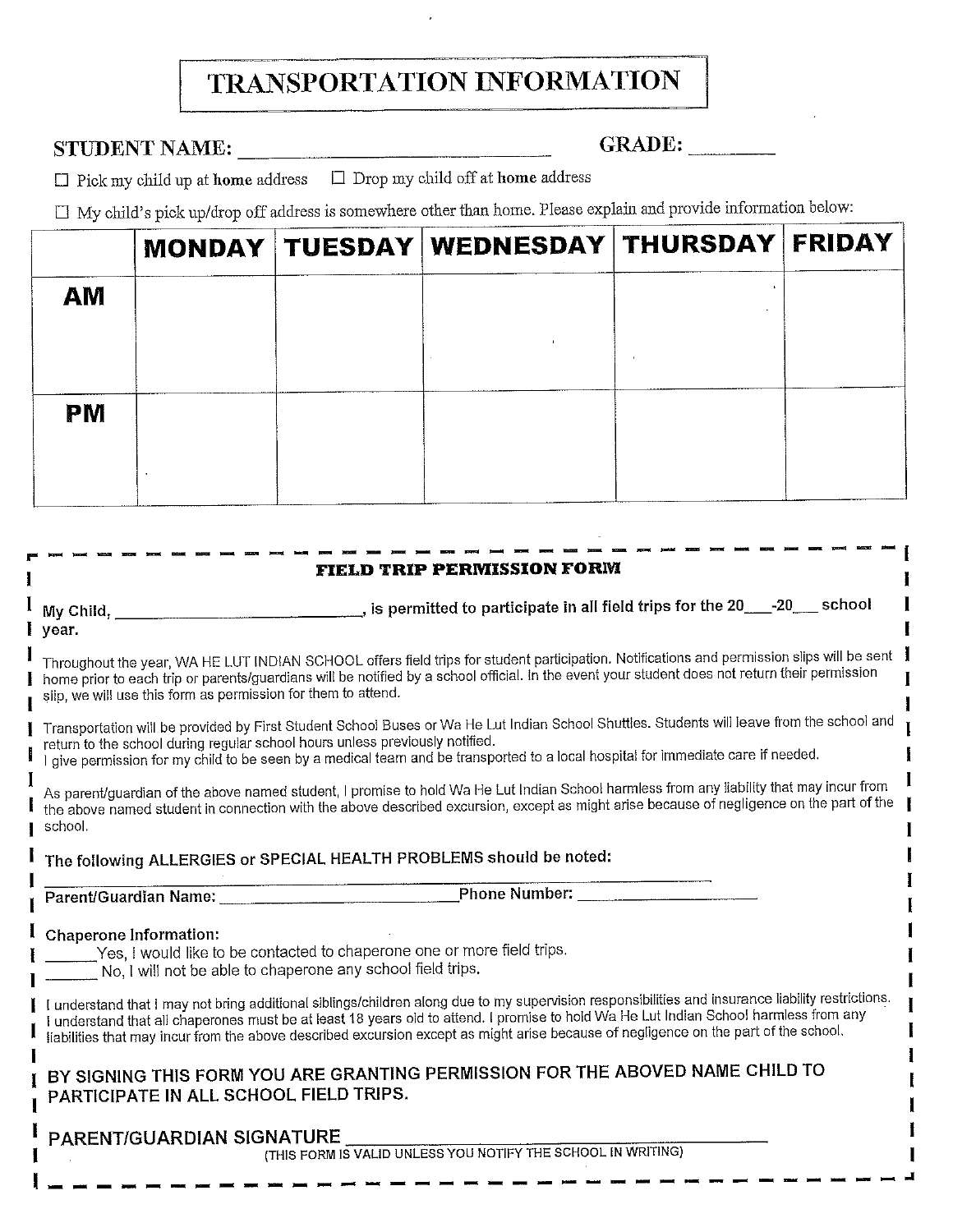## Verification of Student History

|          | Birthdate: |                                                                                                                                                                                                                                                                                                                                              |
|----------|------------|----------------------------------------------------------------------------------------------------------------------------------------------------------------------------------------------------------------------------------------------------------------------------------------------------------------------------------------------|
| Address: |            |                                                                                                                                                                                                                                                                                                                                              |
|          |            |                                                                                                                                                                                                                                                                                                                                              |
|          |            | $\mathsf{to}$ $\ldots$ $\ldots$ $\ldots$ $\ldots$ $\ldots$ $\ldots$ $\ldots$ $\ldots$ $\ldots$ $\ldots$ $\ldots$ $\ldots$ $\ldots$ $\ldots$ $\ldots$ $\ldots$ $\ldots$ $\ldots$ $\ldots$ $\ldots$ $\ldots$ $\ldots$ $\ldots$ $\ldots$ $\ldots$ $\ldots$ $\ldots$ $\ldots$ $\ldots$ $\ldots$ $\ldots$ $\ldots$ $\ldots$ $\ldots$ $\ldots$ $\$ |

Does the student have a history of any of the following?

|                                                                                    | YES | NC |
|------------------------------------------------------------------------------------|-----|----|
| Placement in a Special Education Program                                           |     |    |
| Placement in Remedial/LAP Math                                                     |     |    |
| Placement in Remedial/ LAP Reading                                                 |     |    |
| Special accommodations for a 504 Plan                                              |     |    |
| Health conditions affecting the student's educational needs                        |     |    |
| Unpaid fines and fees from other schools                                           |     |    |
| Past, current, or pending suspensions from school for 10 or more days              |     |    |
| Past, current, or pending expulsions from school                                   |     |    |
| Conviction, Adjudication or a diversion agreement related to any of the following: |     |    |
| Violent offense                                                                    |     |    |
| Assault                                                                            |     |    |
| Sexual offense                                                                     |     |    |
| Harassment, extortion, or stalking                                                 |     |    |
| Arson or vandalism                                                                 |     |    |
| Inhaling toxic fumes                                                               |     |    |
| Drug offense                                                                       |     |    |
| Liquor violation                                                                   |     |    |
| Currently on probation under the court system of this or any other state           |     |    |

## If you answered YES to any of the above, please provide an explanation on the reverse side of this form.

| Parent/ Guardians Name:                   |               |                 |              |
|-------------------------------------------|---------------|-----------------|--------------|
| What is your relationship to the student? | $\Box$ Parent | $\Box$ Guardian | $\Box$ Other |
| Signature:                                |               |                 |              |

wa He Lut Indian School Policy requires completion of this form for students who are enrolling for the or re-enrolling after an absence from the district. Answering yes to any of the doove questions does not result in altomatic dendt of enfollment. However, failure to accurately complete this form may result in denial of student application. Parents/Guardian<br>needing assistance with this form sh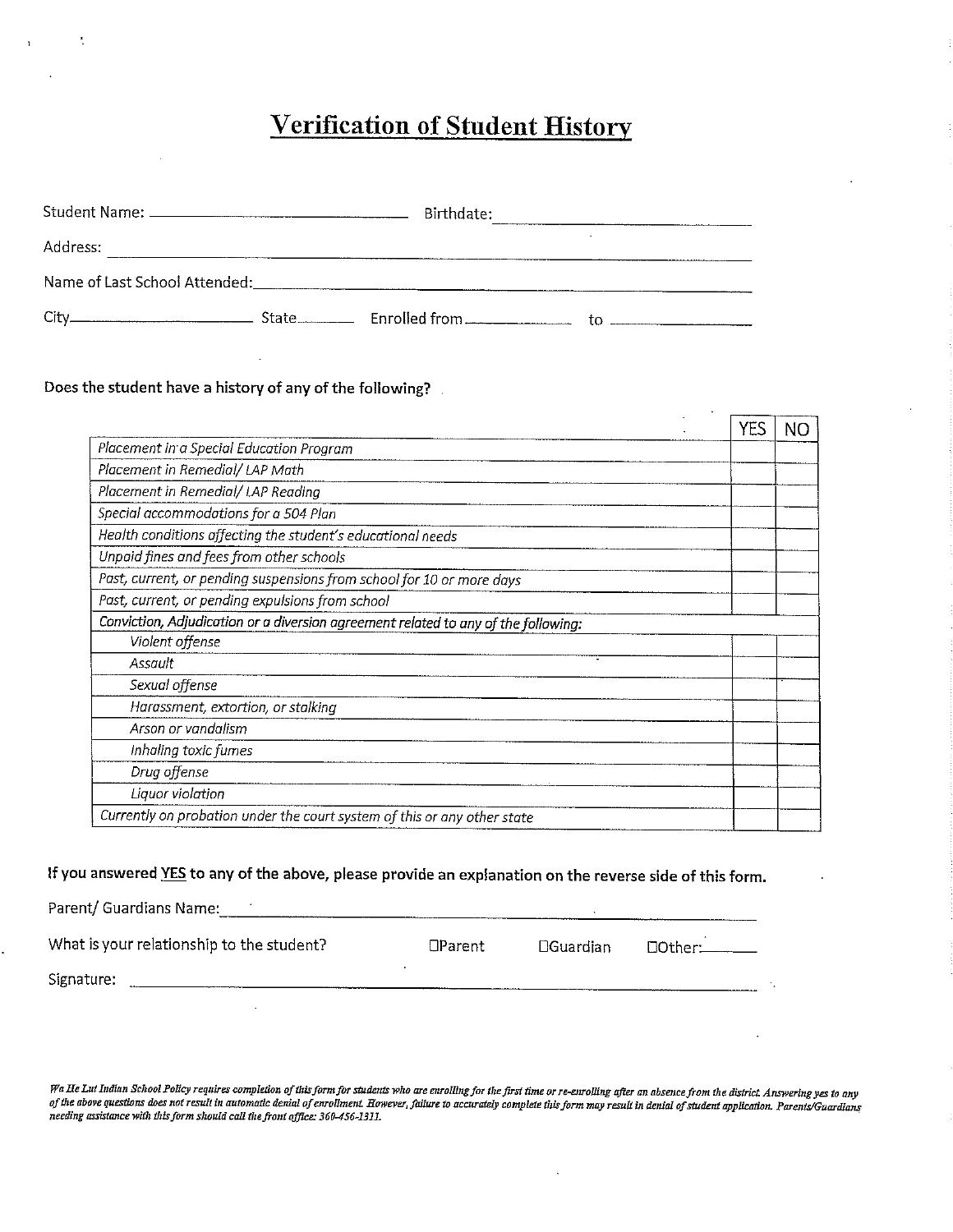Use this form for explanation of any conditions marked as YES on the reverse side of this form.

 $\ddot{\phantom{1}}$ 

 $\mathcal{L}_{\rm{max}}$ 

|                                           |                             |           | and the company of                                                                |  |
|-------------------------------------------|-----------------------------|-----------|-----------------------------------------------------------------------------------|--|
| $\sim 10^{-1}$<br>$\cdot$                 |                             |           |                                                                                   |  |
|                                           |                             |           | فالأساء والمرادي والمنادي الأراحية والمساوية والمساوية والمتحدث والمنادي والمناور |  |
|                                           |                             |           |                                                                                   |  |
|                                           |                             |           |                                                                                   |  |
|                                           |                             |           |                                                                                   |  |
|                                           |                             |           |                                                                                   |  |
|                                           |                             |           |                                                                                   |  |
| and the state of the state                |                             |           |                                                                                   |  |
|                                           |                             |           |                                                                                   |  |
|                                           |                             |           |                                                                                   |  |
|                                           |                             |           |                                                                                   |  |
|                                           | $\sim 10^{-11}$             |           |                                                                                   |  |
|                                           | $\sim 10^{11}$ km s $^{-1}$ |           |                                                                                   |  |
|                                           |                             |           |                                                                                   |  |
|                                           |                             |           |                                                                                   |  |
|                                           |                             |           |                                                                                   |  |
|                                           |                             |           | $\epsilon$                                                                        |  |
|                                           |                             |           |                                                                                   |  |
| What is your relationship to the student? | <b>OParent</b>              | □Guardian | <b>DOther:</b>                                                                    |  |
|                                           |                             |           |                                                                                   |  |
|                                           |                             |           |                                                                                   |  |
|                                           |                             |           |                                                                                   |  |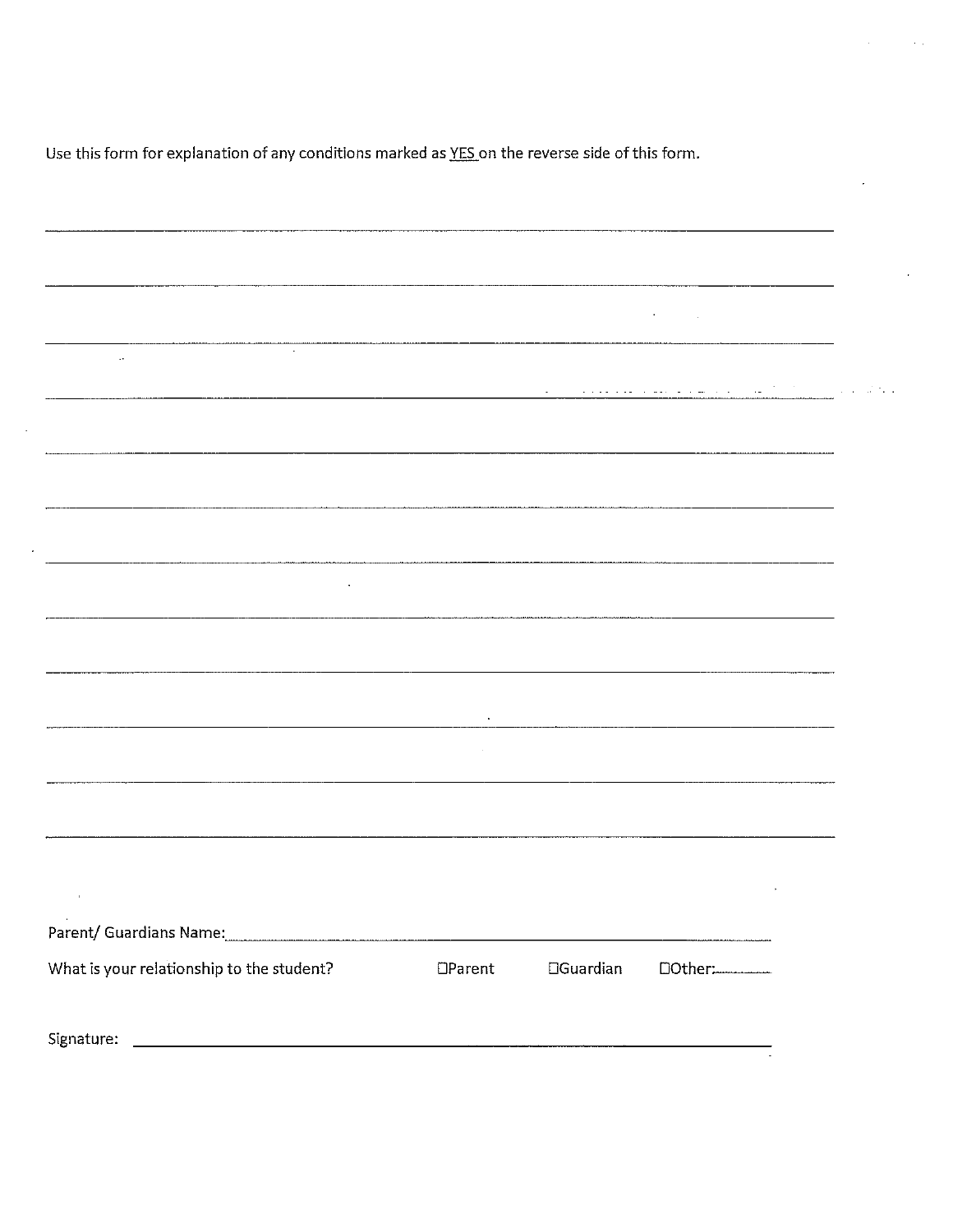

## 2022 - 2023 PARENT PARTNERSHIP AGREEMENT

Wa He Lut Indian School Agency works to nurture students to become lifelong, active participants in their own education, develop a sense of self and community, and become responsible and compassionate members of society. Wa He lut welcomes and values parent involvement in pursuit of the school's mission.

As a parent, you are an essential part of your child's education. The school needs you as an educational partner to support your child's learning. As a Wa He Lut parent or guardian, you have the following rights and responsibilities:

#### Parent/Guardian Rights

- » My child will learn in a safe and healthy environment.
- I will have opportunities to observe my child's learning environment and provide staff with feedback.
- My concerns, if any, will be heard and addressed. This does not mean my point of view will always prevail, but my concerns will aiways be taken seriously.
- I will be kept informed about my child's progress and needs.
- I will have opportunities to understand the school's approach to teaching and learning and classroom expectations for students and families.
- ® My child and 1 wi!l be treated with respect and care in our interactions with school staff.

#### Parent/Guardian Responsibilities

- 9 i will support the mission and goals of Wa He Lut Indian Schoo! Agency.
- ® i wili be an active partner with the teachers and my child In my child's education. I wiil attend parent-teacher conferences, monitor my child's progress, and let my child's teachers know right away if I notice any problems.
- I will support my child at home by providing an environment conducive to learning.
- ® 1 wili ensure that my child attends school regularly and arrives on time.
- · I will provide absence notes to the front desk upon my child's return; and will provide a doctor's note if there are 3 or more consecutive days of absence. Excuse notes must be submitted within 5 days of absence for consideration for absence(s) to be excused.
- I will raise any concerns I have directly with the appropriate staff or the principal.
- I will treat staff, other parents, and students with respect.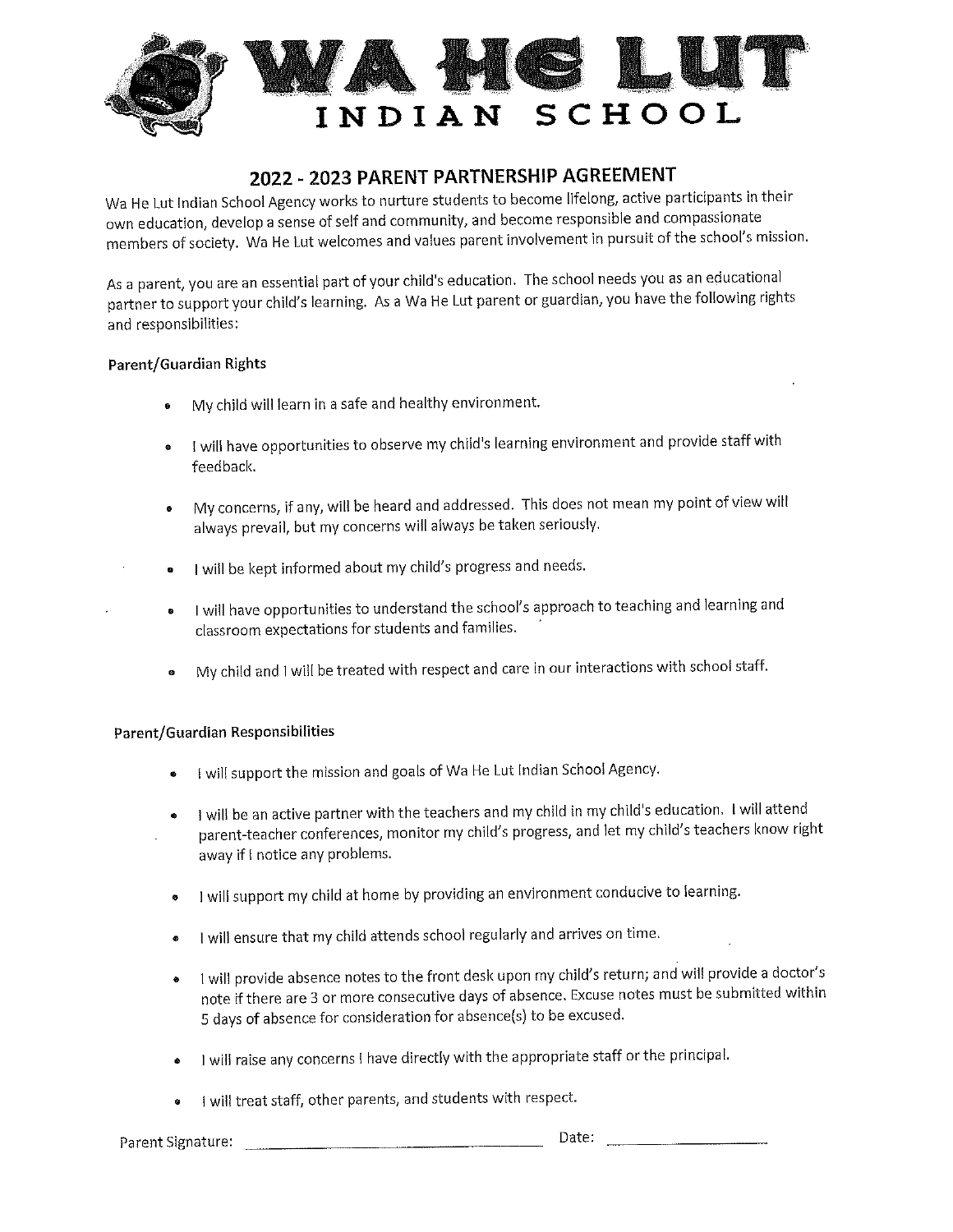## WH HE LUT INDIAN SCHOOL STUDENT DRESS CODE

The shaded portion of this figure represents front and back views. These parts of the body must be covered in all positions (sitting, standing, bending, reaching) while attending school



## Other Guidelines

-\*Headwear includes hats, hoods, bandanas, and headwraps. (Exceptions will be made for medical, religious, and other approved reasons).

-Clothing that promotes drugs, aicohol, tobacco, violence, is sexually suggestive, or displays inappropriate pictures or writing is prohibited.

-Any ciathing worn in a rnanner identified as gang-related is prohibited.

-Jeweiry that can pose safety hazards is prohibited.

-Exceptions to dress code standards may be made for PE or schooj activities.

-Students should not paint, mark op wear temporary tattoos on their face or neck

Students violating the dress code will be given alternate clothing or a parent/guardian will be called to bring a change of clothes or pick student up. Repeated violations will result in disciplinary action.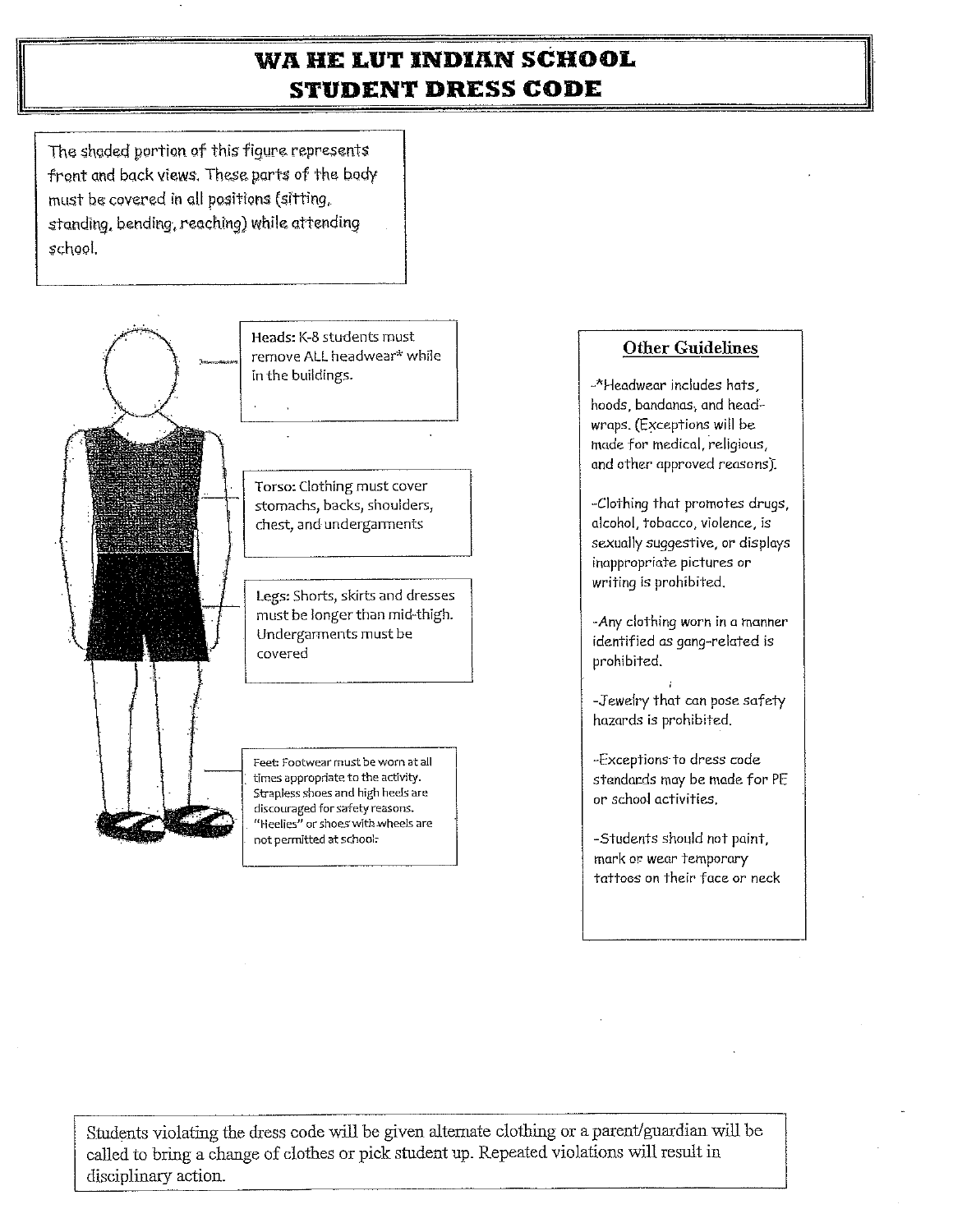

# **Parent Notice: Immunization Requirements**

It's that time of year to turn in updated immunization paperwork for school! Due to a recent law change effective on August 1, 2020, there are now additional paperwork requirements.

- 1. At! immunization paperwork must be medically verified. This means the Certificate of Immunization Status (CIS) form must have a valid health care practitioner signature, or have immunization records from the practice attached to the CIS. You can also sign up for a MyiR account (https://wa.myir.net/register) to view your family's immunization records online and order a CIS yourself.
- 2. Every year when we re-certify immunization records, we need a new Certificate of Immunization Status form for your child. Providing updated records allows us to make sure your child meets immunization requirements and protects the children in our care.
- 3. Alt new or returning children must have appropriate immunization paperwork turned in to us on or before the first day of attendance.

We appreciate your time and look forward to caring for your child!



DOH 348-744 January 2020

To request this document in another format, call 1-800-525-0127. Deaf or hard of hearing customers, please call 711 (Washington Relay) or email civil.rights@doh.wa.gov.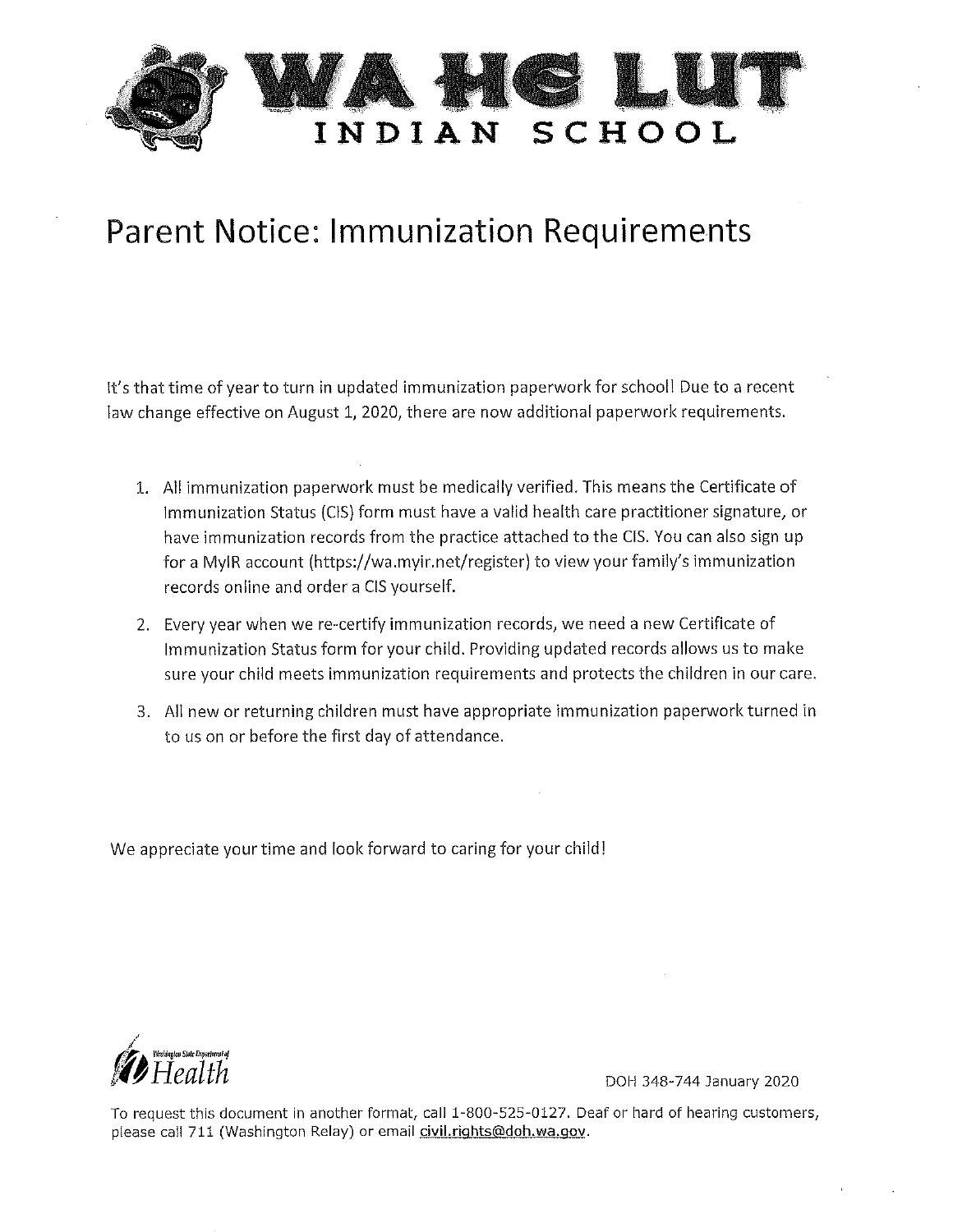# Parents-Are Your Kids Ready for School?



# Required Immunizations for School Year 2022-2023

 $\text{I}$ structions: To see which vaccines are required for school, find  $\mathcal{Y}$  grade in the amount of vaccines required for school, find  $\mathcal{Y}$  grade to find the amount of vaccines required for vaccines required for va for your child to enter school.

|                                                                                             | DTaP/Tdap<br>(Diphtheria, Tetanus,<br>Pertussis)     | <b>Hepatitis B</b> | Hib<br>influ-<br>(Haemophilus<br>enzae type B)                                    | <b>MMR</b><br>(Measles,<br>mumps rubella) | PCV<br>(Pneumococcal<br>Conjugate)                  | Polio   | Varicella<br>(Chickenpox) |
|---------------------------------------------------------------------------------------------|------------------------------------------------------|--------------------|-----------------------------------------------------------------------------------|-------------------------------------------|-----------------------------------------------------|---------|---------------------------|
| Preschool<br>$ Age 19$ months to <4<br>years on 09/01/2022                                  | 4 doses DTaP                                         | 3 doses            | 3 or 4 doses<br>(depending on vaccine)                                            | 1 dose                                    | 4 doses                                             | 3 doses | $1$ dose $**$             |
| Preschool/<br><b>Transitional</b><br><b>Kindergarten</b><br>l Age ≥4 years on<br>09/01/2022 | $5$ doses $DTaP*$                                    | 3 doses            | 3 or 4 doses<br>(depending on vaccine)<br>(Not required at age $\geq 5$<br>years) | 2 doses                                   | 4 doses*<br>(Not required at age<br>$\geq$ 5 years) | 4 doses | 2 doses $**$              |
| <b>Kindergarten</b><br>through 6th                                                          | 5 doses DTaP*                                        | 3 doses            | Not Required                                                                      | 2 doses                                   | Not Required*                                       | 4 doses | $2$ doses**               |
| 7th through 9th                                                                             | 5 doses DTaP*<br>Plus Tdap at age<br>$\geq$ 10 years | 3 doses            | Not Required                                                                      | 2 doses                                   | Not Required*                                       | 4 doses | 2 doses**                 |
| 10th through 12th                                                                           | 5 doses DTaP*<br>Plus Tdap at age<br>$\geq$ 7 years  | 3 doses            | Not Required                                                                      | 2 doses                                   | Not Required*                                       | 4 doses | 2 doses $**$              |

\*Vaccine doses may be acceptabie with fewer than listed depending on when they were given. \*\*HeaIth care provider verification of history of chickenpox disease is also acceptable.Students must get vaccine doses at the correct timeframes to be in compliance with school requirements. Talk to your health care provider or school staff if you have questions. Find information on other important vaccines that are not required for school at: www.immunize.org/cdc/scheduies.

To request this document in another format, can 1-800-525-011.<br>Deaf or hard of hearing customers, please call 711 (Washington Relay) or email civil.rights@doh.wa.gov

DOH 348-295 Jan 2022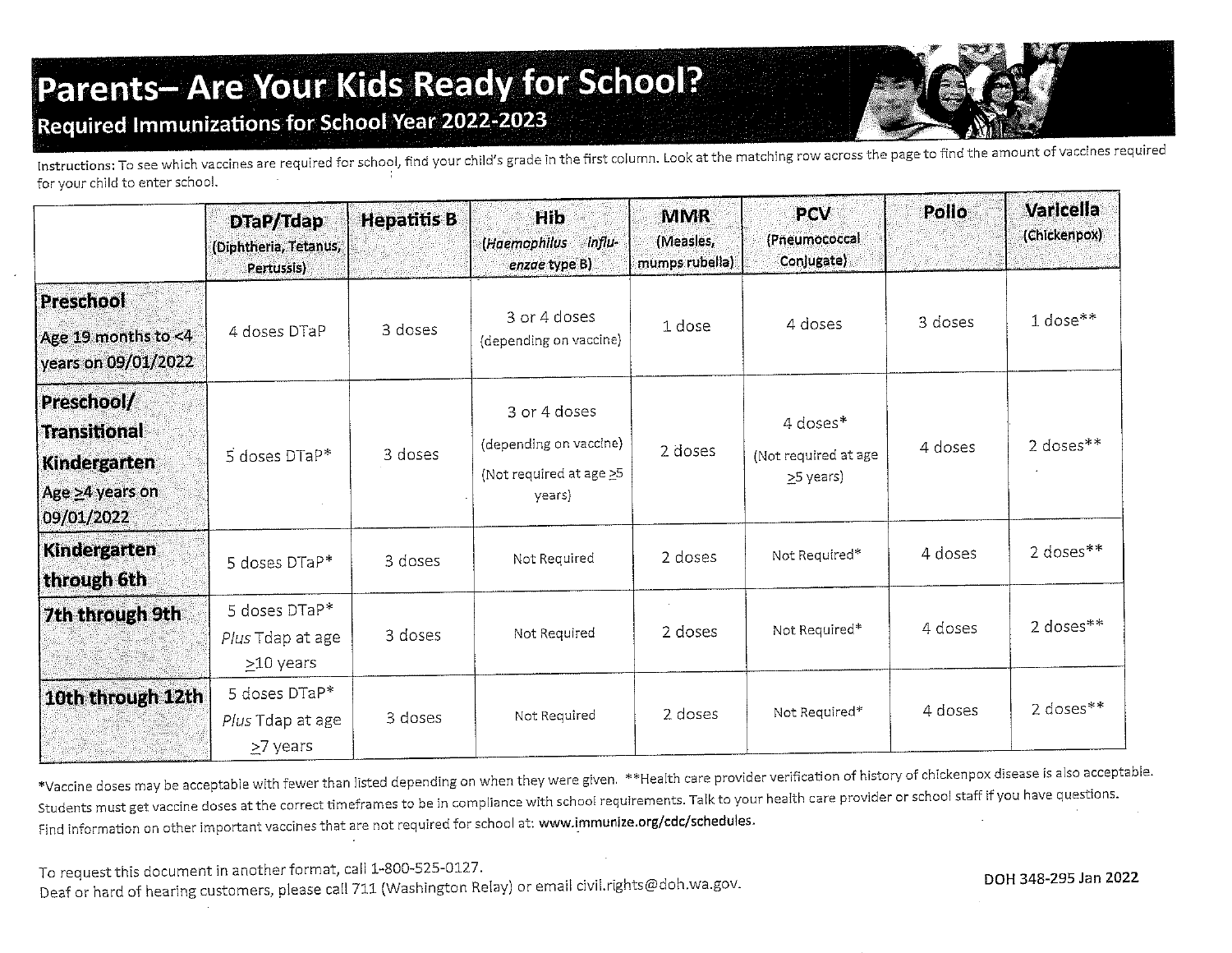## LIFE-THREATENING ALLERGIES AND HEALTH CONDITIONS

## REQUIRED INFORMATION

Must be completed at time of enrollment

### IMPORTANT HEALTH INFORMATION FOR PARENT/GUARDIAN:

SERIOUS HEALTH CONDITIONS: in accordance with Washington State Law, RCW28A.210.320, students who have a life-threatening health condition must have a health care plan along with any need medication or treatment order (and supplies) in place prior to attending school. Lifethreatening means a health condition that will put the child in danger of death during the school day if the above requirements are not met.

## Office Staff: Please notify School Nurse for any "yes" responses

## PARENT/ GUARDIAN PLEASE COMPLETE THE FOLLOWING:

| Student Name: |                                                                                                                                                                                                                                                                   |                                                                                                                                                 |
|---------------|-------------------------------------------------------------------------------------------------------------------------------------------------------------------------------------------------------------------------------------------------------------------|-------------------------------------------------------------------------------------------------------------------------------------------------|
|               | Does your child have:                                                                                                                                                                                                                                             |                                                                                                                                                 |
| ø             | <b>Severe Allergies</b>                                                                                                                                                                                                                                           | $\Box$ YES $\Box$ NO                                                                                                                            |
|               | If yes, allergy to: <b>contract the contract of yes</b> , allergy to:<br>$\Omega$<br>$\Omega$                                                                                                                                                                     |                                                                                                                                                 |
| $\bullet$     | Severe Asthma                                                                                                                                                                                                                                                     | $\Box$ YES $\Box$ NO                                                                                                                            |
| e             | <b>Heart Condition</b>                                                                                                                                                                                                                                            | $\Box$ YES $\Box$ NO                                                                                                                            |
| $\bullet$     | Seizure Disorder                                                                                                                                                                                                                                                  | $\Box$ YES $\Box$ NO                                                                                                                            |
| e             | <b>Diabetes</b>                                                                                                                                                                                                                                                   | $\Box$ YES $\Box$ NO                                                                                                                            |
| G             | Other Life-Threatening Health Condition(s) $\Box$ YES $\Box$ NO                                                                                                                                                                                                   |                                                                                                                                                 |
|               | $\circ$                                                                                                                                                                                                                                                           |                                                                                                                                                 |
| マ<br>⋗<br>⋗   | I understand that it is my responsibility to inform the school if there are changes in my child's health.<br>I also understand that indicating a health condition on this form does not constitute a health care plan.<br>safe environment conducive to learning. | I understand that above information may be shared with school staff as needed to protect the health and safety of the student and to plan for a |
|               |                                                                                                                                                                                                                                                                   |                                                                                                                                                 |
|               |                                                                                                                                                                                                                                                                   |                                                                                                                                                 |
|               | (School Staff)                                                                                                                                                                                                                                                    |                                                                                                                                                 |
|               |                                                                                                                                                                                                                                                                   |                                                                                                                                                 |
|               |                                                                                                                                                                                                                                                                   |                                                                                                                                                 |

Students must have the required immunization to protect them and others. Certificate of immunization Status or CIS forms are accepted by hand delivery, mail, fax, or email. Please send completed vaccination report as soon as possible.

if a student has incomplete shot records, you have 30 days to start the required immunizations. If not completed within 30 days, the student will be sent home until immumzed.

IF YOUR FAMILY DECIDES TO DECLINE IMMUNIZATIONS FOR YOUR STUDENT ON THE BASIS OF EXEMPTION PLEASE SEE THE OFFICE FOR NECESSARY PAPERWORK REGARDING EXEMPTIONS.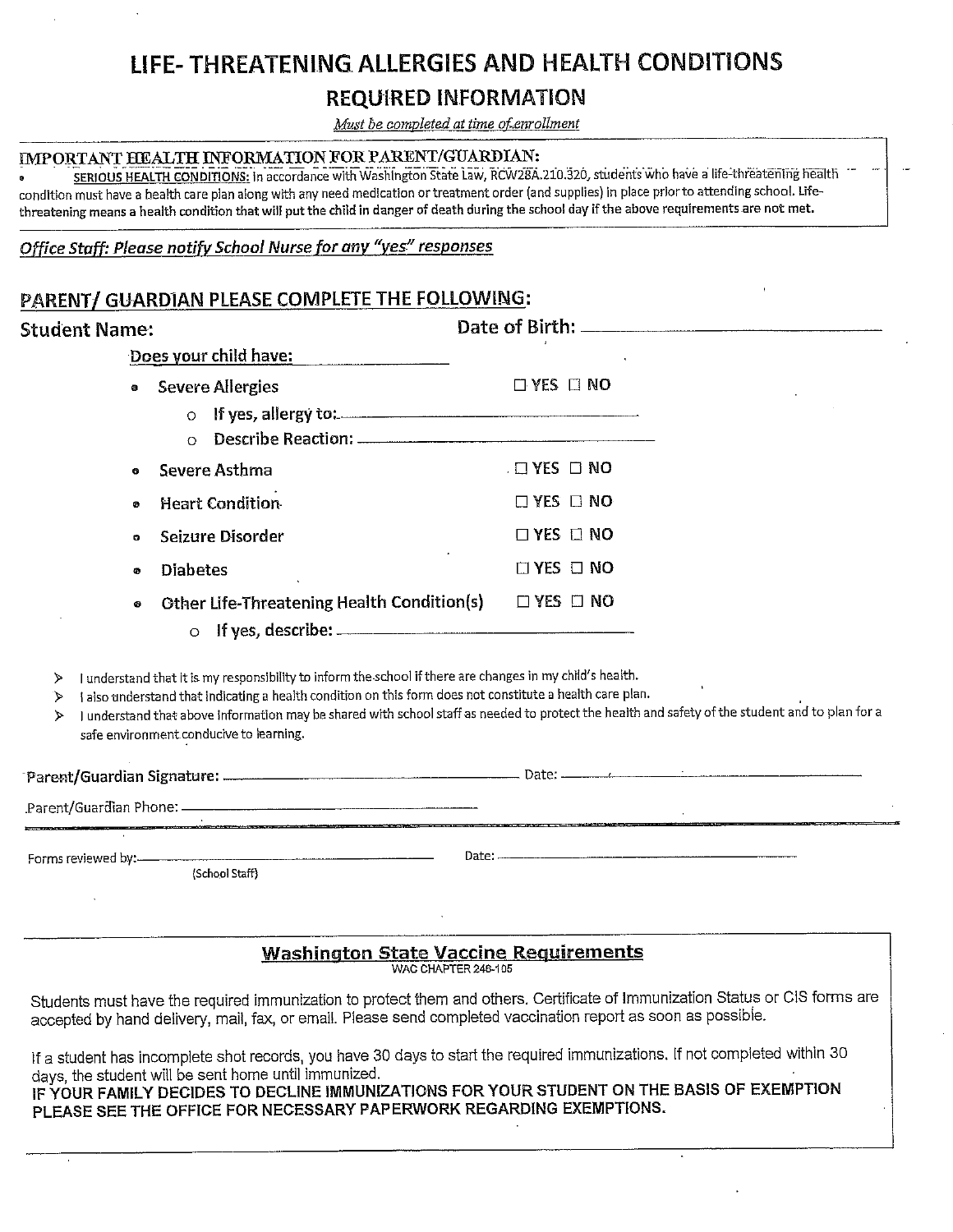## **ANNUAL HEALTH HISTORY**

| Student Name                                                                                                                                                                                                                                                                                         | Date of Birth              | Male<br>Female | Grade                     | School                                                                                                                                                                                 | Date                                                                                                                                                                                                                           |
|------------------------------------------------------------------------------------------------------------------------------------------------------------------------------------------------------------------------------------------------------------------------------------------------------|----------------------------|----------------|---------------------------|----------------------------------------------------------------------------------------------------------------------------------------------------------------------------------------|--------------------------------------------------------------------------------------------------------------------------------------------------------------------------------------------------------------------------------|
| The following information is required to plan an appropriate program for your child and to be prepared for any emergency situation shauld arise. This information may be shared with<br>school staff on a "need to know basis."                                                                      |                            |                |                           |                                                                                                                                                                                        |                                                                                                                                                                                                                                |
| <b>MEDICAL HISTORY</b><br>Speech difficulty<br>Asthma<br>Fainting<br>hay fever<br>nosebleeds<br><b>Diabetes</b><br>Headaches<br>Heart disease<br>Dental problems<br>Seizures/Spells<br>Color blindness<br>Bone disease<br>Physical handicap<br>Vision problem<br>Hearing problem<br><b>ALLERGIES</b> |                            |                | Address:<br>Phone Number: | <b>MEDICAL INFORMATION</b><br>Students Doctor or Clinic Information:<br>Doctor Name: Manual Manual Manual Manual Manual Manual Manual Manual Manual Manual Manual Manual Manual Manual | and the contract of the contract of the contract of the contract of the contract of the contract of the contract of the contract of the contract of the contract of the contract of the contract of the contract of the contra |
| $\Box$ Insects<br>$\Box$ Foods Bees<br>$\Box$ Plants<br>$\Box$ Other (specify)<br>$\Box$ Animals<br><b>Drugs</b><br>Please describe allergic reactions:                                                                                                                                              |                            |                |                           | Physical education activity: $\Box$ Limited                                                                                                                                            | Not Limited<br>$\Box$<br>If activity is to be limited, please explain: [11] If activity is to be limited, please explain:<br>Does your student wear: Contact lenses LJ Glasses LJ Hearing aids LJ                              |
| MEDICATION (Medication requires physician and parent permission)<br>Does your child take medications?                                                                                                                                                                                                |                            |                |                           |                                                                                                                                                                                        | Last eye exam: _____________ Dental exam: ____________ Medical Exam: _______                                                                                                                                                   |
| At school?<br>Yes $\square$ No $\square$<br>At home?<br>Is medication needed for any other condition?                                                                                                                                                                                                | Yes $\square$ No $\square$ |                |                           | emergency? Please explain:                                                                                                                                                             | Is there anything else you would like to share to help school staff to better<br>understand the needs of your child medically? Or in the event of a medical                                                                    |
| Signature of Parent:<br>If a medical condition is diagnosed or there is a change in medication during the<br>school year, please notify the school nurse.                                                                                                                                            | Date:                      |                |                           |                                                                                                                                                                                        |                                                                                                                                                                                                                                |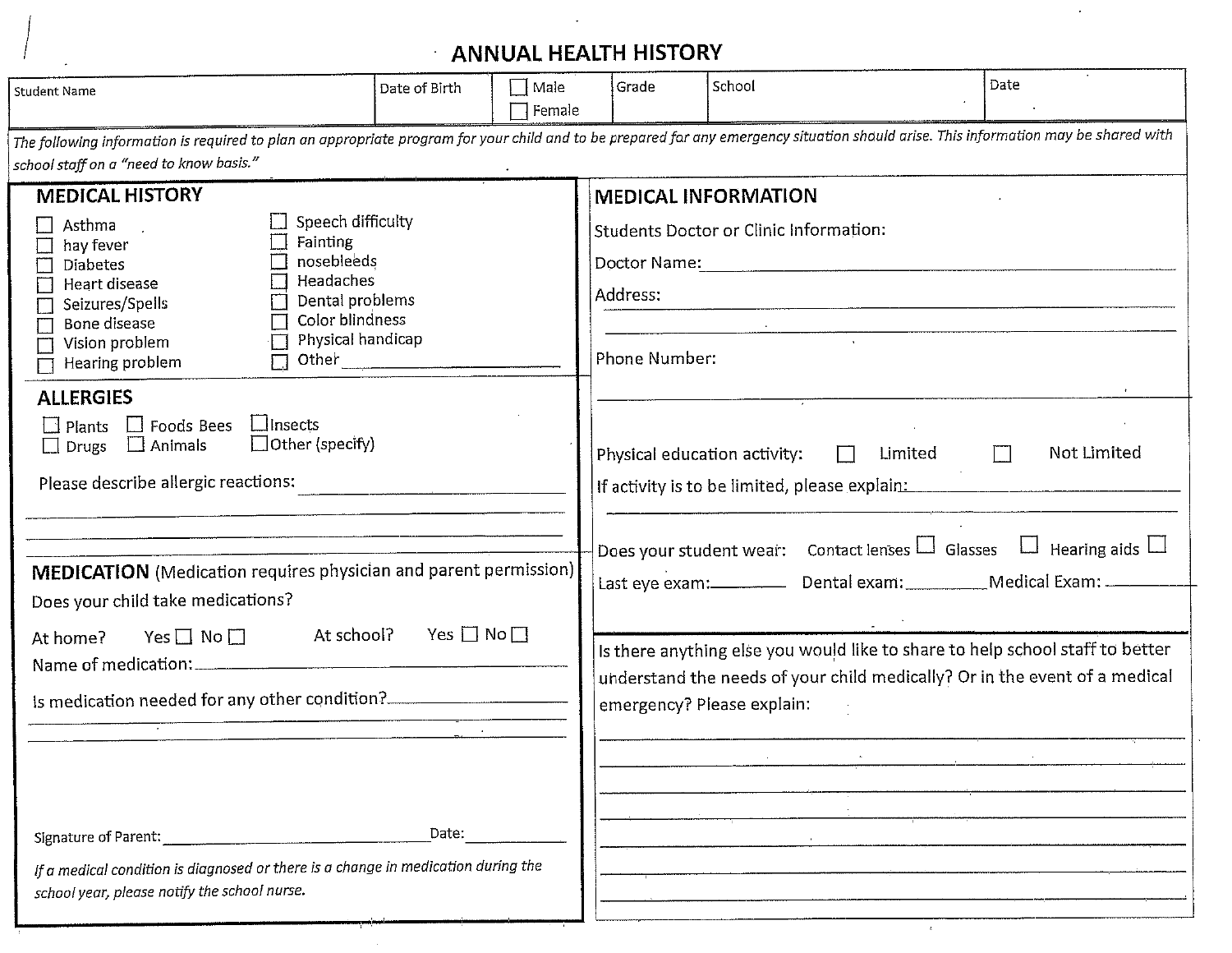

# Wa He Lut Indian School

11110 Conine Ave SE, Olympia, WA 98513 360-456-1311

## Student Housing Questionnaire

The answers to the foilowing questions can help determine the services this student may be eligible to receive under the McKinney-Vento Act 42 U.S.C, 11435. The McKinney-Vento Act provides services and supports for children and youth experiencing homelessness. (Please see reverse side for more information)

### If you own/rent your own home, you do not need to complete this form.

If you do not own/rent your own home, please check all that apply below. (Submit to District Homeless Liaison. Contact information can be found at the bottom of the page).

| In a motel<br>$\vert \ \vert$                                                             |                             | A car, park, campsite, or similar location                            |  |  |
|-------------------------------------------------------------------------------------------|-----------------------------|-----------------------------------------------------------------------|--|--|
| In a shelter                                                                              | <b>Transitional Housing</b> |                                                                       |  |  |
| Moving from place to place/couch surfing<br>11                                            |                             |                                                                       |  |  |
| In someone else's house or apartment with another family<br>$\vert \ \ \vert$             |                             |                                                                       |  |  |
| In a residence with inadequate facilities (no water, heat, electricity, etc.)<br>$\vdash$ |                             |                                                                       |  |  |
|                                                                                           |                             |                                                                       |  |  |
| First                                                                                     | Middle                      | Last                                                                  |  |  |
|                                                                                           |                             |                                                                       |  |  |
| Gender: ______________<br>Student is living with a parent or legal guardian               |                             | Student is unaccompanied (not living with a parent or legal guardian) |  |  |
|                                                                                           |                             |                                                                       |  |  |
|                                                                                           |                             |                                                                       |  |  |
| (Or unaccompanied youth)                                                                  |                             |                                                                       |  |  |
|                                                                                           |                             | Date: Date:                                                           |  |  |
| (Or unaccompanied youth)                                                                  |                             |                                                                       |  |  |

\*1 declare under penalty of perjury under the laws of the State of Washington that the information provided here is true and correct.

### Please return completed form to:

<u>LUI IVICTURE</u><br>District Liaison Phone Number Location Location

Un IWJM • ?M)-4(^rl%U \Al^tol^ lr\diar\S6ha?l

Updated 5/22/2019 LM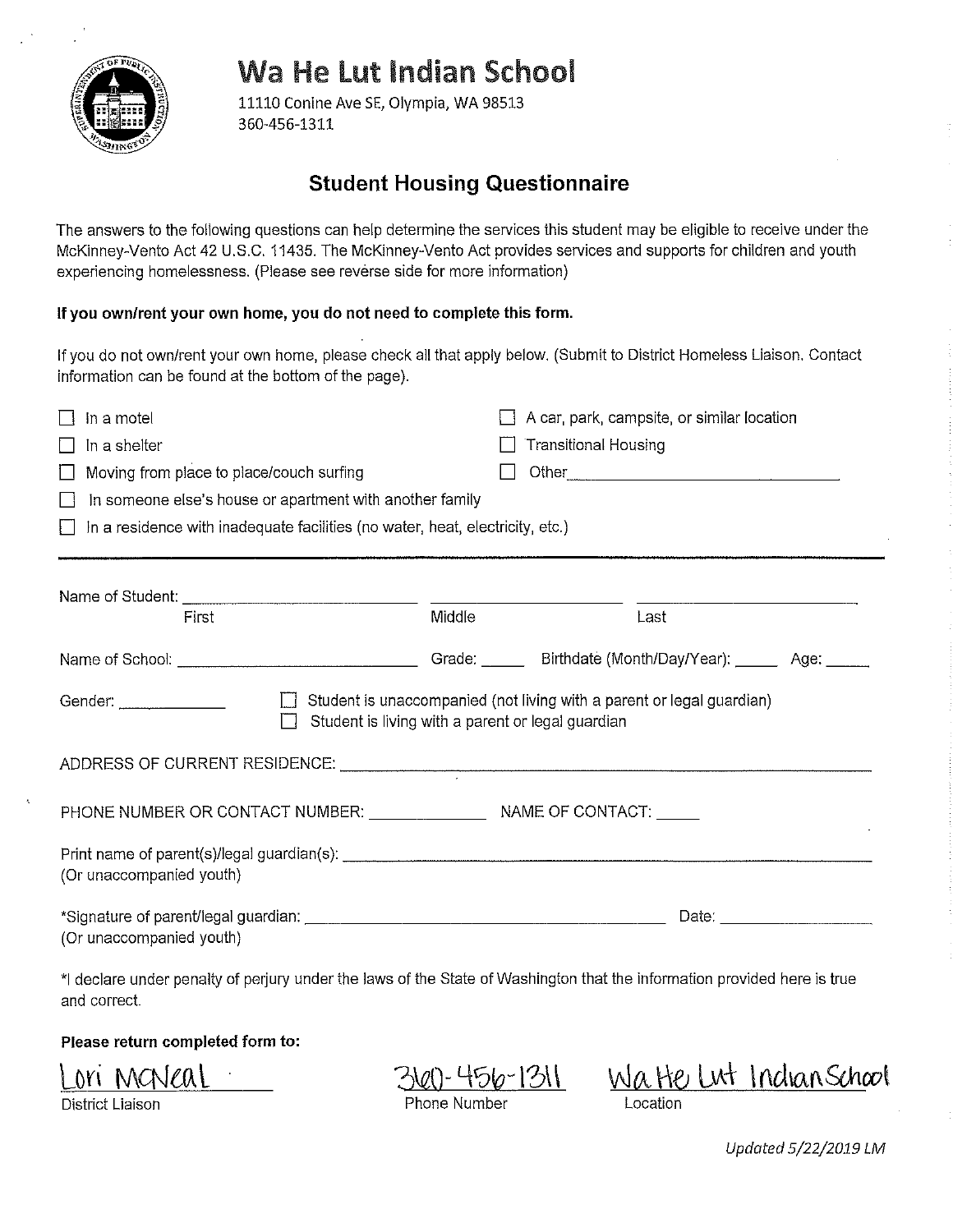For School Personnel Only: For data collection purposes and student information system coding

 $\Box$  (N) Not Homeless  $\Box$  (A) Shelters  $\Box$  (B) Doubled-Up  $\Box$  (C) Unsheltered  $\Box$  (D) Hotels/Motels

#### McKinney-Vento Act 42 U.S.C. 11435

#### SEC. 725. DEFINITIONS.

For purposes of this subtitle:

- (1) The terms enroll' and enrollment' inciude attending classes and participating fully in school activities.
- (2) The term homeless chiidren and youths'

(A) means individuals who lack a fixed, regular, and adequate nighttime residence (within the meaning of section 103(a)(1)); and

(B) includes

(i) children and youths who are sharing the housing of other persons due to loss of housing, economic hardship, or a similar reason; are living in motels, hotels, trailer parks, or camping grounds due to the lack of alternative adequate accommodations; are iiving in emergency or transitional shelters; are abandoned in hospitals;

(ii) children and youths who have a primary nighttime residence that is a public or private piace not designed for or ordinarily used as a regular sleeping accommodation for human beings (within the meaning of section 103(a)(2)(C));

(iii) children and youths who are living in cars, parks, public spaces, abandoned buildings, substandard housing, bus or train stations, or similar settings; and

(iv) migratory children (as such term is defined in section 1309 of the Elementary and Secondary Education Act of 1965) who qualify as homeiess for the purposes of this subtitle because the children are living in circumstances described in clauses (i) through  $(iii)$ .

(6) The term unaccompanied youth' includes a youth not in the physical custody of a parent or guardian.

#### Additional Resources

Parent information and resources can be found at the following:

#### National Center for Homeless Education

National Association for the Education of Homeless Children and Youth (NAEHCY) SchoolHouse Connection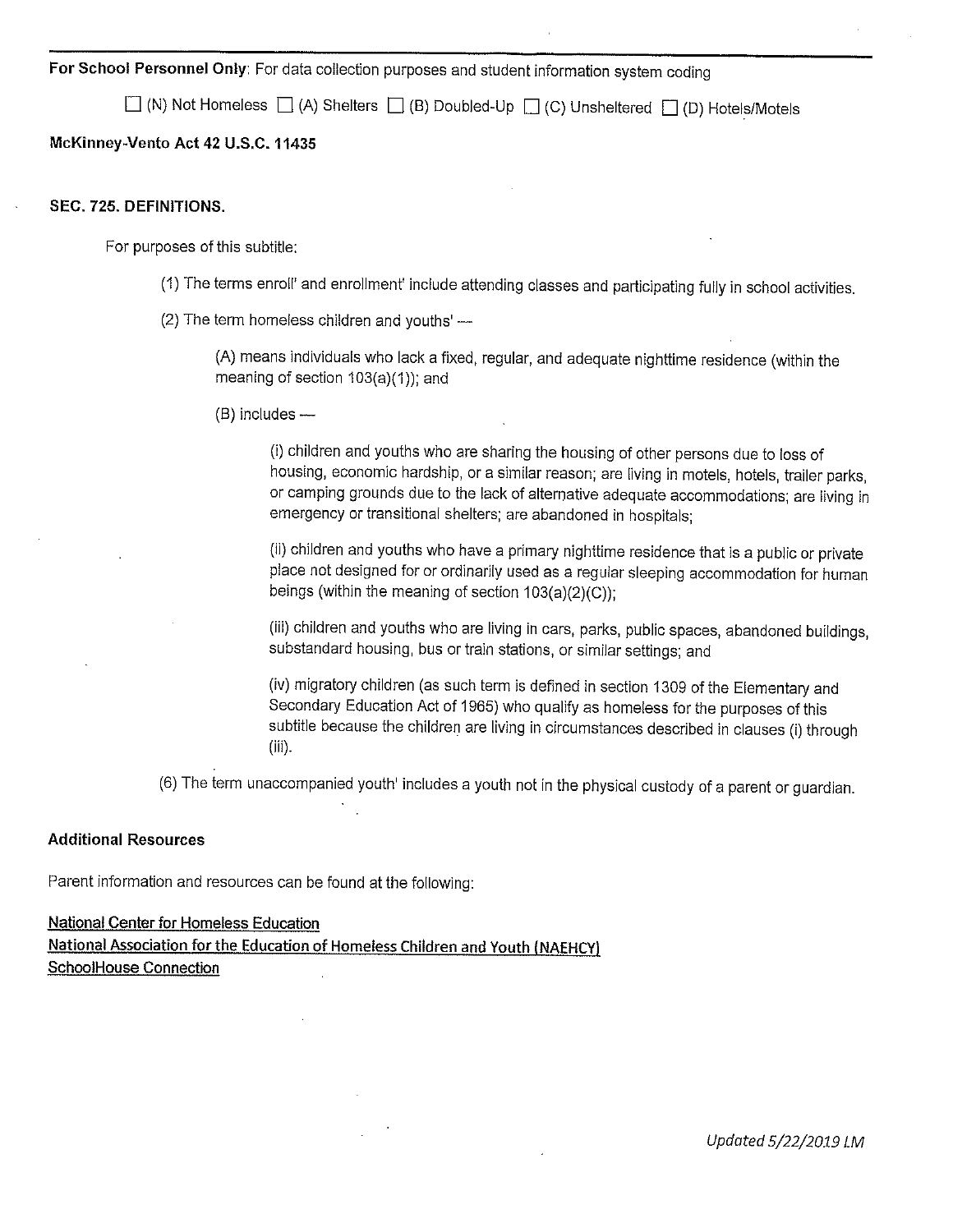## WA HE LUT INDIAN SCHOOL ETHNICITY AND RACE DATA COLLECTION FORM

| STUDENT LEGAL LAST NAME: |             | STUDENT LEGAL FIRST NAME: |                          |
|--------------------------|-------------|---------------------------|--------------------------|
| <b>BIRTHDATE:</b>        | GENDER: M/F | GRADE LEVEL.              | <b>PARENT SIGNATURE:</b> |

QUESTION 1. Is your child of Hispanic or Latino origin? (Check all that apply.)

 $\frac{1}{\sqrt{2}}$ 

 $\bar{z}$ 

 $\mathcal{I}$ 

| <b>DIMEXICAN/ MEXICAN AMERICAN/ CHICANO</b> |
|---------------------------------------------|
|                                             |
|                                             |
|                                             |
|                                             |
|                                             |

QUESTION 2. What race(s) do you consider your child? (Check all that apply.)

| <b>DAFRICAN AMERICAN/ BLACK</b>  | <b>DALASKA NATIVE</b>            |  |  |  |
|----------------------------------|----------------------------------|--|--|--|
|                                  | <b>D</b> CHEHALIS                |  |  |  |
| $\Box$ WHITE                     | <b>D COLVILLE</b>                |  |  |  |
|                                  | □ COWLITZ                        |  |  |  |
| $\Box$ ASIAN INDIAN              | $\Box$ HOH                       |  |  |  |
| □ CAMBODIAN                      | □ JAMESTOWN                      |  |  |  |
| □ CHINESE                        | □ KALISPEL                       |  |  |  |
| $\Box$ FILIPINO                  | <b>D LOWER ELWHA</b>             |  |  |  |
| □ HMONG                          | <b>D LUMMI</b>                   |  |  |  |
| <b>II INDONESIAN</b>             | □ МАКАН                          |  |  |  |
| <b>N</b> IAPANESE                | <b>D MUCKLESHOOT</b>             |  |  |  |
| □ KOREAN                         | <b>DINISQUALLY</b>               |  |  |  |
| <b>DLAOTIAN</b>                  | <b>D NOOKSACK</b>                |  |  |  |
| <b>T MALAYSIAN</b>               | <b>EL PORT GAMBLE KLALLAM</b>    |  |  |  |
| □ PAKISTANI                      | <b>O PUYALLUP</b>                |  |  |  |
| <b>CISINGAPOREAN</b>             | <b>D QUILEUTE</b>                |  |  |  |
| <b>D TAIWANESE</b>               | <b>D QUINAULT</b>                |  |  |  |
| $\Box$ THAI                      | □ SAMAMISH                       |  |  |  |
| <b>D VIETNAMESE</b>              | <b>D SAUK-SUIATTLE</b>           |  |  |  |
| <b>C OTHER ASIAN</b>             | □ SHOALWATER                     |  |  |  |
|                                  | □ SKOKOMISH                      |  |  |  |
| <b>D NATIVE HAWAIIAN</b>         | □ SNOQUALMIE                     |  |  |  |
| $\Box$ FIJIAN                    | <b>O SPOKANE</b>                 |  |  |  |
| <b>D. GUAMANIAN or CHAMORRO</b>  | <b>D SQUAXIN ISLAND</b>          |  |  |  |
| <b>D MARIANA ISLANDER</b>        | <b>CI STILLAGUAMISH</b>          |  |  |  |
| <b>D MELANESIAN</b>              | <b>D SUQUAMISH</b>               |  |  |  |
| <b>FL MICRONESIAN</b>            | □ SWINOMISH                      |  |  |  |
| □ SAMOAN                         | <b>CTULALIP</b>                  |  |  |  |
| <b>O TONGAN</b>                  | <b>DYAKAMA</b>                   |  |  |  |
| <b>LE OTHER PACIFIC ISLANDER</b> | <b>D OTHER WASHINGTON INDIAN</b> |  |  |  |
|                                  | <b>DOTHER AMERICAN INDIAN</b>    |  |  |  |
|                                  | TRIBE:                           |  |  |  |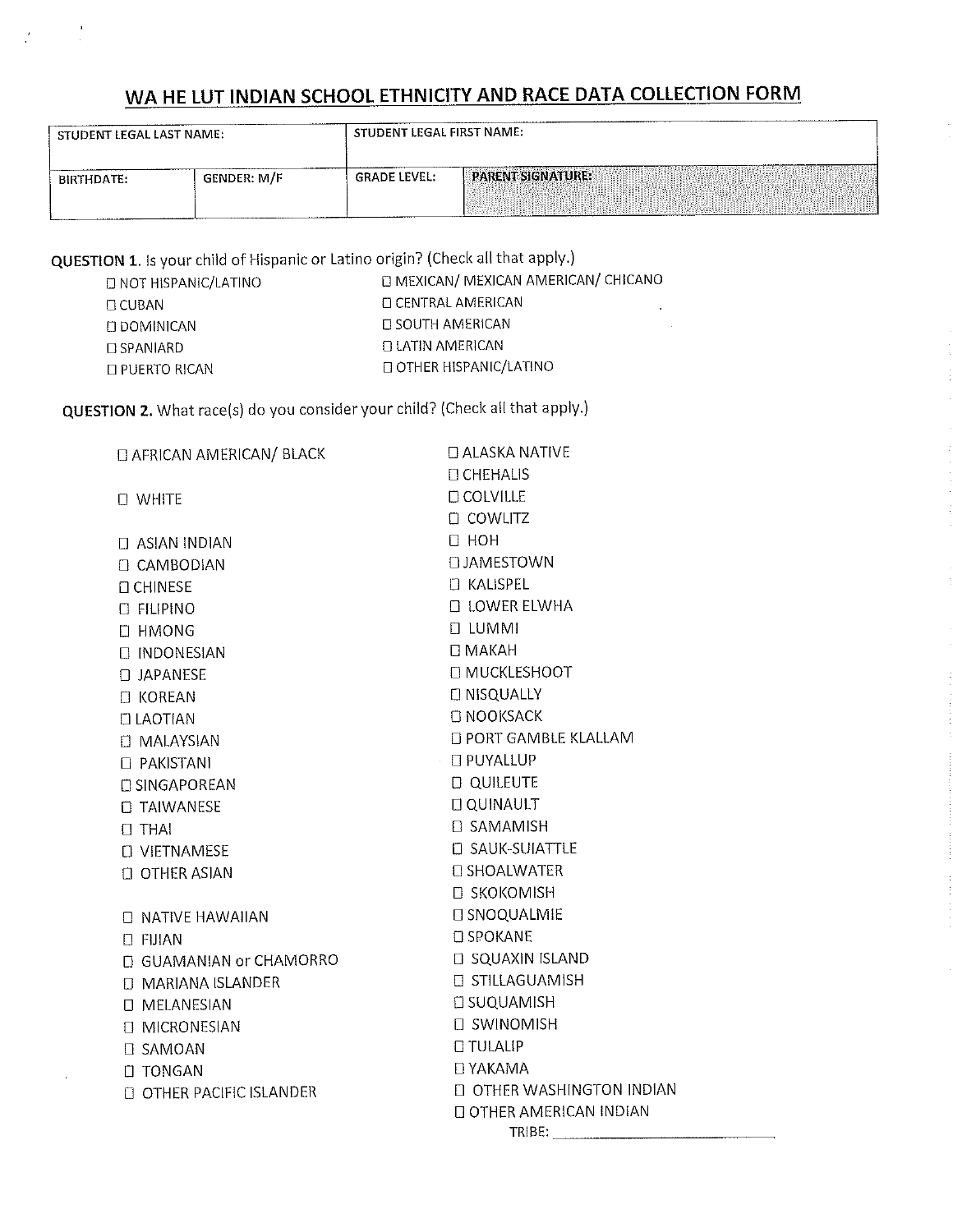$\mathcal{L}^{\text{max}}_{\text{max}}$  and  $\mathcal{L}^{\text{max}}_{\text{max}}$ 

 $\label{eq:2.1} \frac{1}{2} \sum_{i=1}^n \frac{1}{2} \sum_{j=1}^n \frac{1}{2} \sum_{j=1}^n \frac{1}{2} \sum_{j=1}^n \frac{1}{2} \sum_{j=1}^n \frac{1}{2} \sum_{j=1}^n \frac{1}{2} \sum_{j=1}^n \frac{1}{2} \sum_{j=1}^n \frac{1}{2} \sum_{j=1}^n \frac{1}{2} \sum_{j=1}^n \frac{1}{2} \sum_{j=1}^n \frac{1}{2} \sum_{j=1}^n \frac{1}{2} \sum_{j=1}^n \frac{$ 

 $\label{eq:2.1} \frac{1}{\sqrt{2}}\left(\frac{1}{\sqrt{2}}\right)^{2} \left(\frac{1}{\sqrt{2}}\right)^{2} \left(\frac{1}{\sqrt{2}}\right)^{2} \left(\frac{1}{\sqrt{2}}\right)^{2} \left(\frac{1}{\sqrt{2}}\right)^{2} \left(\frac{1}{\sqrt{2}}\right)^{2} \left(\frac{1}{\sqrt{2}}\right)^{2} \left(\frac{1}{\sqrt{2}}\right)^{2} \left(\frac{1}{\sqrt{2}}\right)^{2} \left(\frac{1}{\sqrt{2}}\right)^{2} \left(\frac{1}{\sqrt{2}}\right)^{2} \left(\$  $\label{eq:2.1} \frac{1}{\sqrt{2}}\int_{\mathbb{R}^3}\frac{1}{\sqrt{2}}\left(\frac{1}{\sqrt{2}}\int_{\mathbb{R}^3}\frac{1}{\sqrt{2}}\left(\frac{1}{\sqrt{2}}\int_{\mathbb{R}^3}\frac{1}{\sqrt{2}}\right)\frac{1}{\sqrt{2}}\right)\frac{1}{\sqrt{2}}\,d\mu$ 

 $\mathcal{L}^{\text{max}}_{\text{max}}$  and  $\mathcal{L}^{\text{max}}_{\text{max}}$ 

 $\mathcal{L}_{\text{max}}$  .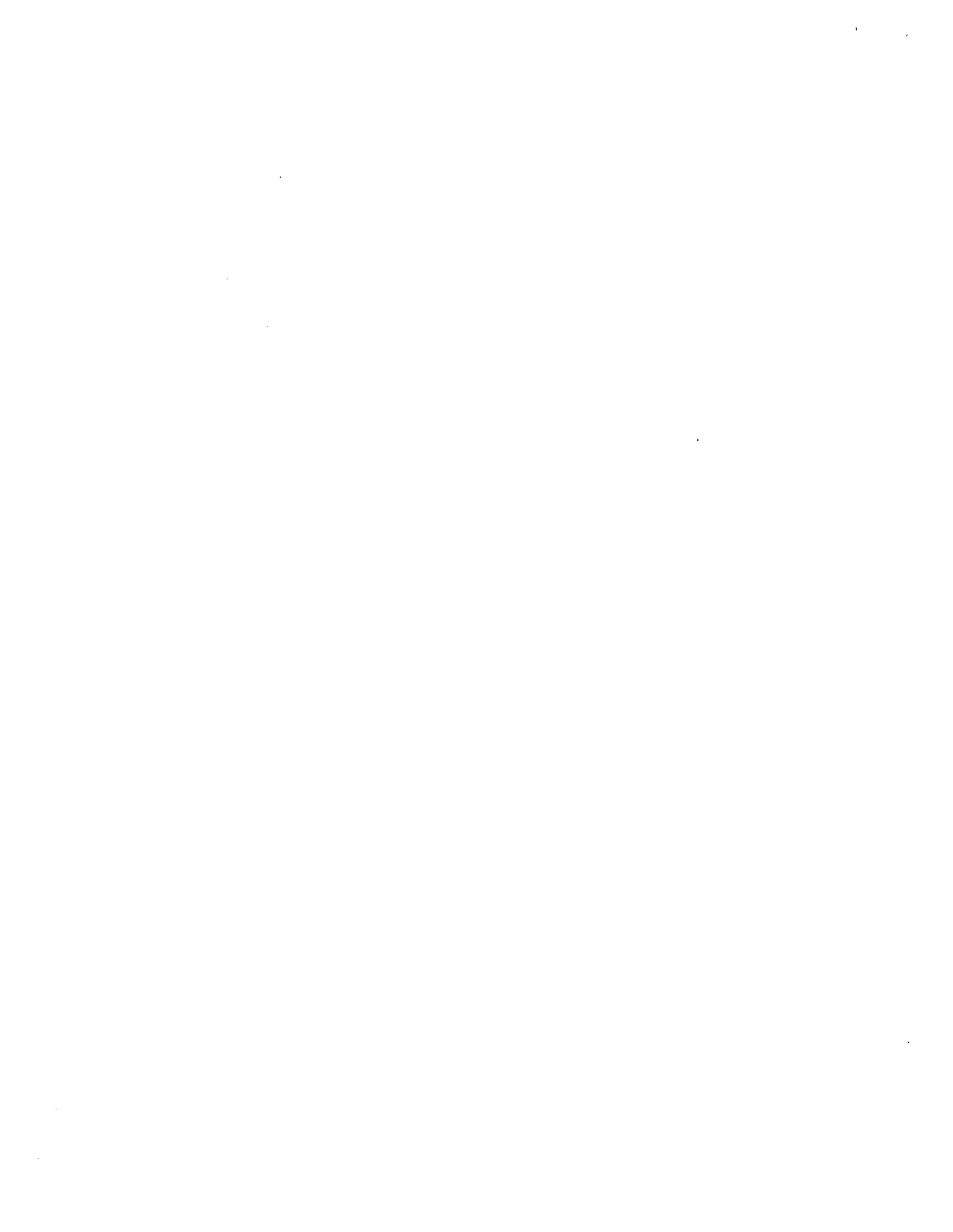## PARENT/ GUARDIAN MILITARY SERVICE

School districts are now required by the state of Washington to collect data regarding active duty military families as well as active reserves, ail branches, and the Washington National Guard. Please help Wa He Lut Indian School collect this required data by answering a few short questions requiring the military status of the parent/guardian(s) inyourfamily.Wegreatly appreciate your participation.

Student's Name: Student's Name: Student's Name: Student's Name: Student's Name: Student's Name: Student's Name: Student's Name: Student's Name: Student's Name: Student's Name: Student's Name: Student's Name: Student's Name

'For the purpose of data collection, piease mark all that apply;

 $\Box$  No parent or guardian currently serving as an active duty member of the U.S. Armed forces, reserves of the U.S. Armed Forces, or in the Washington National Guard.

 $\square$  Yes a parent/guardian is a current member of the ACTIVE DUTY U.S. Armed Forces.

Start Date:.

 $\Box$  Yes a parent/guardian is a current member of the RESERVES of the U.S. Armed Forces.

Start Date: <u>experimental</u> control of the state of the state of the state of the state of the state of the state of the state of the state of the state of the state of the state of the state of the state of the state of th

 $\Box$  Yes a parent/guardian is a current full-time member of the NATIONAL GUARD

Start Date:

 $\Box$  Yes more than one parent or guardian is currently either a member on active duty in the U.S. Armed Forces, reserves of the U.S. Armed Forces, or fulltime National Guard.

Start Date: Start Date: Start Date: Start Date:

### a No Response/Refuse to State

Parent/Guardian Name:-

Parent/Guardian Signature: Date: Date: Date:

Note: If at any time throughout the school year the military status changes, please contact your child's school to report the change.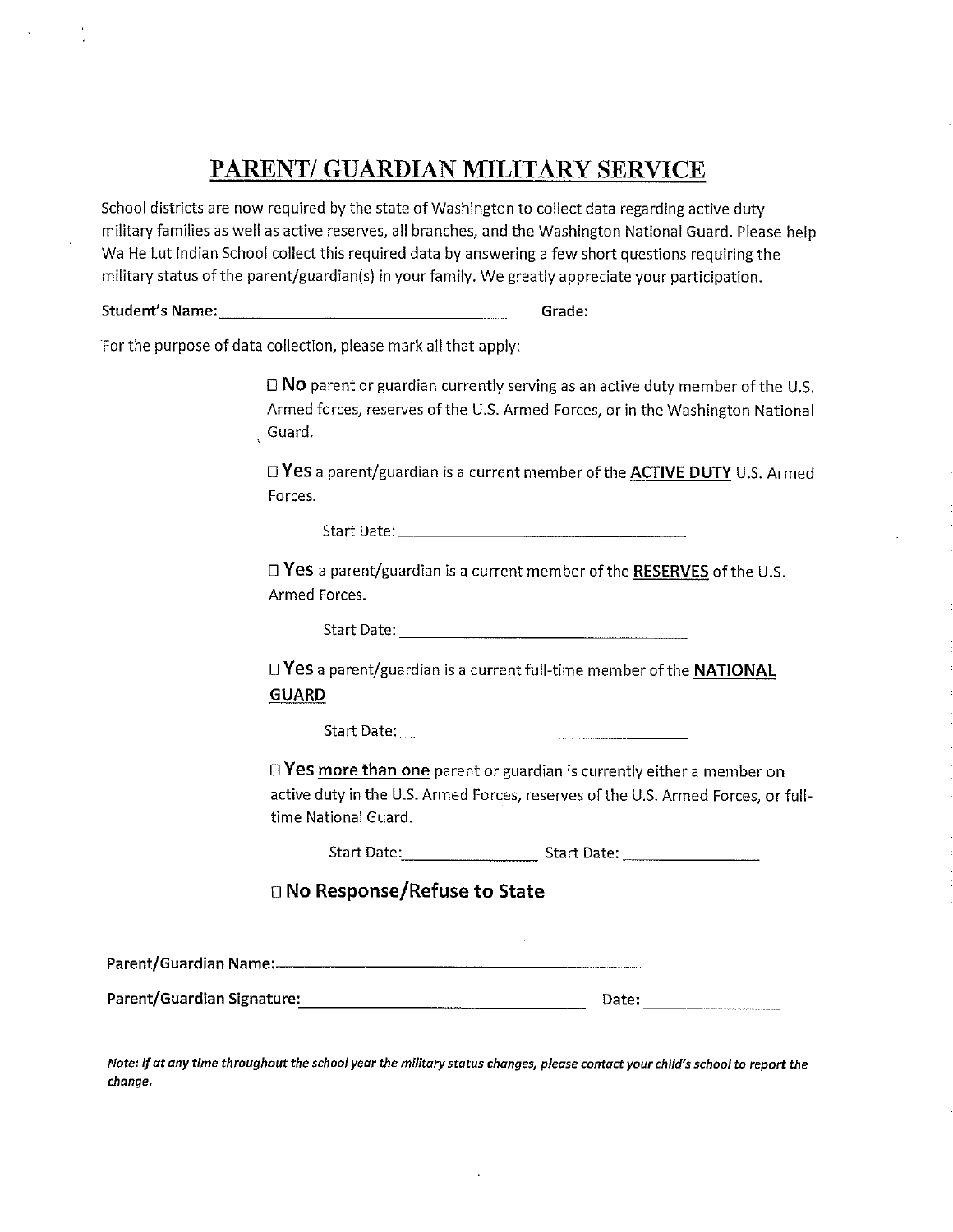$\label{eq:2.1} \frac{1}{\sqrt{2}}\int_{0}^{\infty}\frac{1}{\sqrt{2\pi}}\left(\frac{1}{\sqrt{2}}\right)^{2}d\mu\left(\frac{1}{\sqrt{2}}\right)dx$ 

 $\mathcal{L}^{\text{max}}_{\text{max}}$ 

 $\mathcal{L}^{\mathcal{L}}(\mathcal{L}^{\mathcal{L}})$  and  $\mathcal{L}^{\mathcal{L}}(\mathcal{L}^{\mathcal{L}})$  and  $\mathcal{L}^{\mathcal{L}}(\mathcal{L}^{\mathcal{L}})$ 

 $\label{eq:2} \frac{1}{\sqrt{2}}\left(\frac{1}{\sqrt{2}}\right)^{2} \left(\frac{1}{\sqrt{2}}\right)^{2} \left(\frac{1}{\sqrt{2}}\right)^{2}$ 

 $\label{eq:2.1} \frac{1}{\sqrt{2}}\int_{\mathbb{R}^3}\frac{1}{\sqrt{2}}\left(\frac{1}{\sqrt{2}}\right)^2\left(\frac{1}{\sqrt{2}}\right)^2\left(\frac{1}{\sqrt{2}}\right)^2\left(\frac{1}{\sqrt{2}}\right)^2\left(\frac{1}{\sqrt{2}}\right)^2.$ 

 $\label{eq:2.1} \frac{1}{\sqrt{2}}\int_{\mathbb{R}^3}\frac{1}{\sqrt{2}}\left(\frac{1}{\sqrt{2}}\right)^2\frac{1}{\sqrt{2}}\left(\frac{1}{\sqrt{2}}\right)^2\frac{1}{\sqrt{2}}\left(\frac{1}{\sqrt{2}}\right)^2\frac{1}{\sqrt{2}}\left(\frac{1}{\sqrt{2}}\right)^2.$  $\mathcal{L}(\mathcal{L})$  and  $\mathcal{L}(\mathcal{L})$  . In the set of  $\mathcal{L}(\mathcal{L})$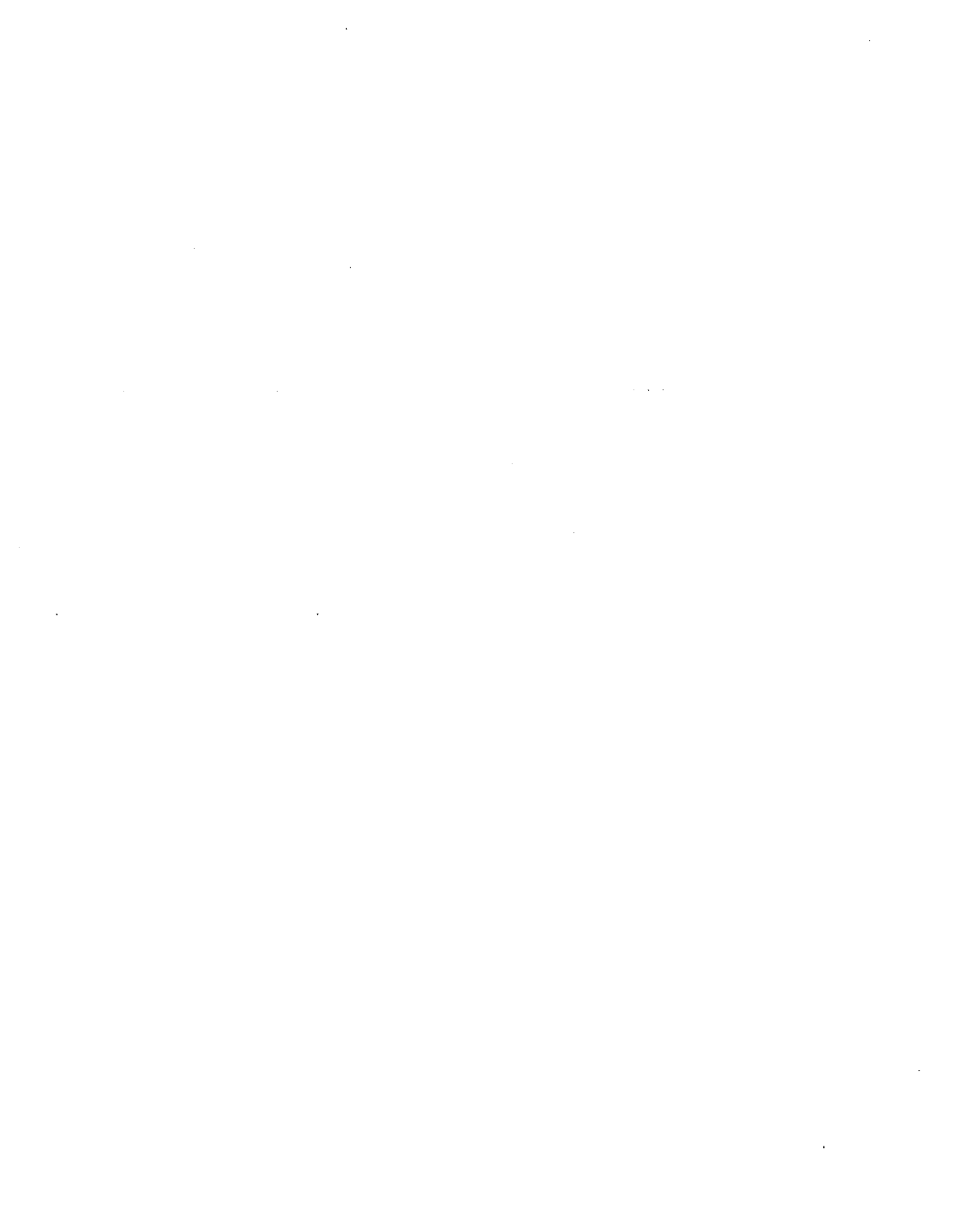

## Office of Superintendent of Public Instruction (OSPI) Home Language Survey

## The Home Language Survey is given to all students enrolling in Washington schools,

| <b>Student Name:</b>                                                                                                                                                                                                                                                                                                  |                                                                                                                                                                                                                                                                                                                          | Grade:                                                                                                                              | Date: |    |
|-----------------------------------------------------------------------------------------------------------------------------------------------------------------------------------------------------------------------------------------------------------------------------------------------------------------------|--------------------------------------------------------------------------------------------------------------------------------------------------------------------------------------------------------------------------------------------------------------------------------------------------------------------------|-------------------------------------------------------------------------------------------------------------------------------------|-------|----|
|                                                                                                                                                                                                                                                                                                                       |                                                                                                                                                                                                                                                                                                                          |                                                                                                                                     |       |    |
|                                                                                                                                                                                                                                                                                                                       |                                                                                                                                                                                                                                                                                                                          |                                                                                                                                     |       |    |
| Right to Translation and<br><b>Interpretation Services</b><br>Indicate your language preference so<br>we can provide an interpreter or<br>translated documents, free of<br>charge, when you need them.                                                                                                                | All parents have the right to information about their child's<br>education in a language they understand.<br>1. In what language(s) would your family prefer to communicate<br>with the school?<br><u> 1980 - Jan Sterlân yn Sterlân ûntstied ûntstied fan de Afrikaanske komme fan de Afrikaanske komme fan de Afri</u> |                                                                                                                                     |       |    |
| <b>Eligibility for Language</b><br><b>Development Support</b><br>Information about the student's<br>language helps us identify students<br>who qualify for support to develop<br>the language skills necessary for<br>success in school. Testing may be<br>necessary to determine if language<br>supports are needed. |                                                                                                                                                                                                                                                                                                                          | 2. What language did your child learn first?                                                                                        |       |    |
|                                                                                                                                                                                                                                                                                                                       |                                                                                                                                                                                                                                                                                                                          | 3. What language does your child use the most at home?                                                                              |       |    |
|                                                                                                                                                                                                                                                                                                                       |                                                                                                                                                                                                                                                                                                                          | 4. What is the primary language used in the home, regardless of<br>the language spoken by your child?                               |       |    |
|                                                                                                                                                                                                                                                                                                                       |                                                                                                                                                                                                                                                                                                                          | 5. Has your child received English language development support<br>in a previous school? Yes____ No____ Don't Know____              |       |    |
| <b>Prior Education</b>                                                                                                                                                                                                                                                                                                |                                                                                                                                                                                                                                                                                                                          |                                                                                                                                     |       |    |
| Your responses about your child's<br>birth country and previous<br>education:<br>• Give us information about the<br>knowledge and skills your child is :<br>bringing to school.<br>• May enable the school district to<br>receive additional federal funding                                                          |                                                                                                                                                                                                                                                                                                                          | 7. Has your child ever received formal education outside of the<br>United States? (Kindergarten – 12 <sup>th</sup> grade) ______Yes |       | No |
|                                                                                                                                                                                                                                                                                                                       |                                                                                                                                                                                                                                                                                                                          | If yes: Number of months: ________<br>Language of instruction:                                                                      |       |    |
|                                                                                                                                                                                                                                                                                                                       | 8.                                                                                                                                                                                                                                                                                                                       | When did your child first attend a school in the United States?<br>(Kindergarten - 12 <sup>th</sup> grade)                          |       |    |
| to provide support to your child.<br>This form is not used to identify<br>students' immigration status.                                                                                                                                                                                                               |                                                                                                                                                                                                                                                                                                                          | Month<br>Day                                                                                                                        | Year  |    |

Thank you for providing the information needed on the Home Language Survey. Contact your school district if you have further questions about this form or about services available at your child's school.

Note to district: This form is available in multiple languages on http://www.k12.wa.us/MiarantBilinqual/HomeLanguage.aspx. A response that includes a language other than English to question #2 OR question #3 triggers English language proficiency placement testing. Responses to questions #1 or #4 of a language other than English could prompt further conversation with the family to ensure that #2 and #3 were clearly understood. "Formal education" in #7 does not include refugee camps or other unaccredited educational programs for children.